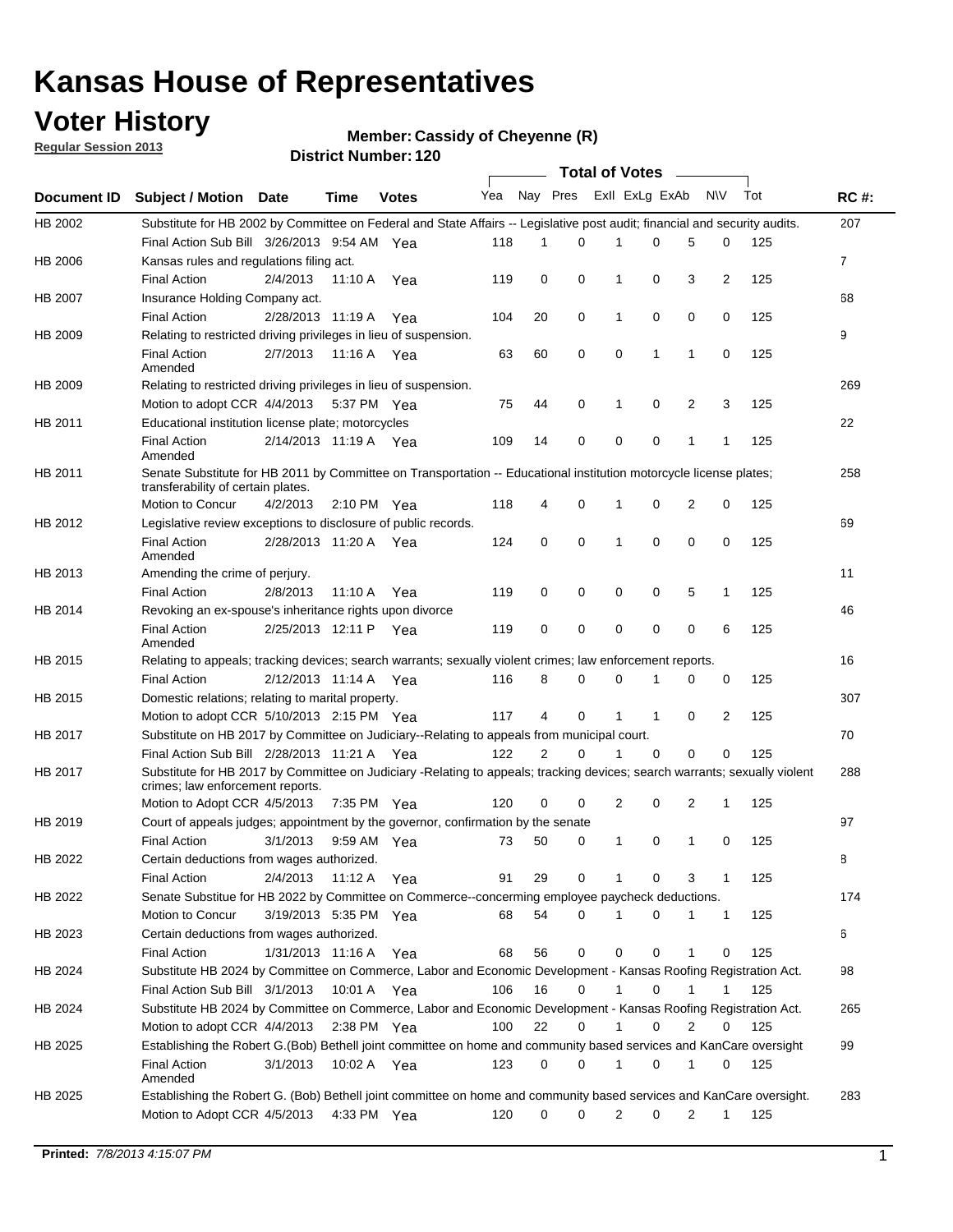### **Voter History**

**Regular Session 2013**

#### **Member: Cassidy of Cheyenne (R)**

|                    |                                                                                                                                                                                                                                                        |                        |             | וסוווטנוזאווואסו. ובט |                             |                | <b>Total of Votes</b> |                |                | $\sim$         |             |     |             |
|--------------------|--------------------------------------------------------------------------------------------------------------------------------------------------------------------------------------------------------------------------------------------------------|------------------------|-------------|-----------------------|-----------------------------|----------------|-----------------------|----------------|----------------|----------------|-------------|-----|-------------|
| <b>Document ID</b> | <b>Subject / Motion</b>                                                                                                                                                                                                                                | Date                   | Time        | <b>Votes</b>          | Yea Nay Pres ExII ExLg ExAb |                |                       |                |                |                | <b>NV</b>   | Tot | <b>RC#:</b> |
| HB 2028            | Providing for venue in Shawnee County District Court in certain forfeiture proceedings                                                                                                                                                                 |                        |             |                       |                             |                |                       |                |                |                |             |     | 12          |
|                    | <b>Final Action</b><br>Amended                                                                                                                                                                                                                         | 2/8/2013               | 11:12 A Yea |                       | 119                         | 1              | 0                     | $\mathbf 0$    | $\mathbf 0$    | 5              | 0           | 125 |             |
| HB 2028            | Providing for venue in Shawnee County District Court in certain forfeiture proceedings                                                                                                                                                                 |                        |             |                       |                             |                |                       |                |                |                |             |     | 199         |
|                    | Motion to Concur                                                                                                                                                                                                                                       | 3/25/2013 9:36 AM Yea  |             |                       | 120                         | 0              | 0                     | $\overline{2}$ | 0              | 2              | 1           | 125 |             |
| HB 2030            | Creating wounded warrior deer hunting permits for injured combat veterans.                                                                                                                                                                             |                        |             |                       |                             |                |                       |                |                |                |             |     | 25          |
|                    | <b>Final Action</b><br>Amended                                                                                                                                                                                                                         | 2/15/2013 11:16 A ExAb |             |                       | 115                         | 0              | $\mathbf 0$           | $\overline{2}$ | $\overline{2}$ | 3              | 3           | 125 |             |
| HB 2033            | Concerning the regulation of knives                                                                                                                                                                                                                    |                        |             |                       |                             |                |                       |                |                |                |             |     | 143         |
|                    | <b>Final Action</b>                                                                                                                                                                                                                                    | 3/7/2013               | 12:12 P     | Yea                   | 93                          | 28             | 0                     | 1              | 0              | 3              | 0           | 125 |             |
| HB 2033            | Concerning the regulation of knives.                                                                                                                                                                                                                   |                        |             |                       |                             |                |                       |                |                |                |             |     | 270         |
|                    | Motion to adopt CCR 4/4/2013 5:43 PM Yea                                                                                                                                                                                                               |                        |             |                       | 95                          | 26             | $\mathbf 0$           | 1              | $\Omega$       | 3              | 0           | 125 |             |
| HB 2034            | Human trafficking; crimes of commercial sexual exploitation of a child, selling sexual relations, promoting the sale of sexual<br>relations and buying sexual relations; children in need of care; staff secure faciliies.                             |                        |             |                       |                             |                |                       |                |                |                |             |     | 17          |
|                    | <b>Final Action</b><br>Amended                                                                                                                                                                                                                         | 2/12/2013 11:16 A Yea  |             |                       | 124                         | $\Omega$       | 0                     | $\Omega$       | 1              | $\Omega$       | 0           | 125 |             |
| HB 2034            | S Sub for HB 2034 by Committee on Judiciary - Human trafficking; crimes of commercial sexual exploitation of a child, selling<br>sexual relations, promoting the sale of sexual relations and buying sexual relations; children in need of care; staff |                        |             |                       |                             |                |                       |                |                |                |             |     | 282         |
|                    | Motion to Adopt CCR 4/5/2013 4:18 PM Yea                                                                                                                                                                                                               |                        |             |                       | 120                         | 0              | $\Omega$              | $\overline{2}$ | 0              | $\overline{2}$ | 1           | 125 |             |
| HB 2035            | Cities; experience requirements for plumbers, electricians and certain mechanical contractors.                                                                                                                                                         |                        |             |                       |                             |                |                       |                |                |                |             |     | 29          |
|                    | <b>Final Action</b>                                                                                                                                                                                                                                    | 2/18/2013 11:16 A      |             | Yea                   | 117                         | 2              | 0                     | 2              | $\mathbf 0$    | 4              | $\mathbf 0$ | 125 |             |
| HB 2037            | Public property; religious displays; other displays.                                                                                                                                                                                                   |                        |             |                       |                             |                |                       |                |                |                |             |     | 176         |
|                    | <b>Final Action</b>                                                                                                                                                                                                                                    | 3/20/2013 10:27 A Yea  |             |                       | 120                         | 3              | $\mathbf 0$           | 1              | 0              | 1              | 0           | 125 |             |
| HB 2041            | Criminal history record information; definition; municipal court reporting; district court reporting.                                                                                                                                                  |                        |             |                       |                             |                |                       |                |                |                |             |     | 19          |
|                    | <b>Final Action</b>                                                                                                                                                                                                                                    | 2/13/2013 11:23 A      |             | Yea                   | 119                         | 3              | 0                     | 0              | 0              | 3              | 0           | 125 |             |
| HB 2042            | Appraisal of property for taxation purposes; appeals; changes.                                                                                                                                                                                         |                        |             |                       |                             |                |                       |                |                |                |             |     | 158         |
|                    | <b>Final Action</b><br>Amended                                                                                                                                                                                                                         | 3/18/2013 11:19 A Yea  |             |                       | 109                         | 12             | 0                     | $\overline{2}$ | $\mathbf 0$    | $\overline{2}$ | 0           | 125 |             |
| HB 2043            | Aggravated battery; driving under the influence.                                                                                                                                                                                                       |                        |             |                       |                             |                |                       |                |                |                |             |     | 100         |
|                    | <b>Final Action</b><br>Amended                                                                                                                                                                                                                         | 3/1/2013               | 10:03 A Yea |                       | 123                         | $\mathbf 0$    | 0                     | 1              | $\Omega$       | 1              | $\Omega$    | 125 |             |
| HB 2043            | Senate Substitute for HB 2043 by Committee on Judiciary - Attorney general; duties and responsibilities; notice of intent to<br>seek the death penalty.                                                                                                |                        |             |                       |                             |                |                       |                |                |                |             |     | 271         |
|                    | Motion to adopt CCR 4/4/2013                                                                                                                                                                                                                           |                        | 5:48 PM     | Yea                   | 121                         | $\mathbf 0$    | $\Omega$              | 1              | $\Omega$       | 3              | 0           | 125 |             |
| HB 2044            | Increasing the penalty for a person who distributes a controlled substance that causes great bodily harm or death.                                                                                                                                     |                        |             |                       |                             |                |                       |                |                |                |             |     | 101         |
|                    | <b>Final Action</b><br>Amended                                                                                                                                                                                                                         | 3/1/2013               | 10:05 A     | Yea                   | 112                         | 11             | 0                     | 1              | 0              |                | 0           | 125 |             |
| HB 2047            | Requiring certain municipalities to vote to increase property tax revenues over previous year when such increase exceeds<br>inflation; publication.                                                                                                    |                        |             |                       |                             |                |                       |                |                |                |             |     | 186         |
|                    | <b>Final Action</b><br>Amended                                                                                                                                                                                                                         | 3/21/2013 11:29 A      |             | Nav                   | 68                          | 53             | 0                     | 1              | 0              | 3              | 0           | 125 |             |
| HB 2049            | Kansas department of agriculture; increasing certain fees and eliminating sunsets on various program fees.                                                                                                                                             |                        |             |                       |                             |                |                       |                |                |                |             |     | 59          |
|                    | <b>Final Action</b><br>Amended                                                                                                                                                                                                                         | 2/27/2013 12:23 P Yea  |             |                       | 77                          | 46             | 0                     | 1              | 0              |                | 0           | 125 |             |
| HB 2049            | Kansas department of agriculture; increasing certain fees; concerning sunsets on various program fees.                                                                                                                                                 |                        |             |                       |                             |                |                       |                |                |                |             |     | 324         |
|                    | Motion to adopt CCR 6/2/2013                                                                                                                                                                                                                           |                        | 12:28 A     | Nav                   | 45                          | 64             | 0                     | 1              | 0              | 6              | 9           | 125 |             |
| HB 2050            | Agriculture; agricultural chemical registration; pesticide business liablity insurance; repeal of the Kansas agricultural liming<br>materials act.                                                                                                     |                        |             |                       |                             |                |                       |                |                |                |             |     | 60          |
|                    | <b>Final Action</b><br>Amended                                                                                                                                                                                                                         | 2/27/2013 12:25 P      |             | Yea                   | 103                         | 20             | 0                     | 1              | 0              | 1              | 0           | 125 |             |
| HB 2051            | Substitute for HB 2051 by Committee on Agriculture and Natural Resources--Amending provisions relating to dams,<br>obstructions, sstreams and water flex accounts and transfer permits.                                                                |                        |             |                       |                             |                |                       |                |                |                |             |     | 50          |
|                    | Final Action Sub Bill 2/26/2013 2:12 PM Yea                                                                                                                                                                                                            |                        |             |                       | 117                         | $\overline{c}$ | 0                     | 0              | 0              | 0              | 6           | 125 |             |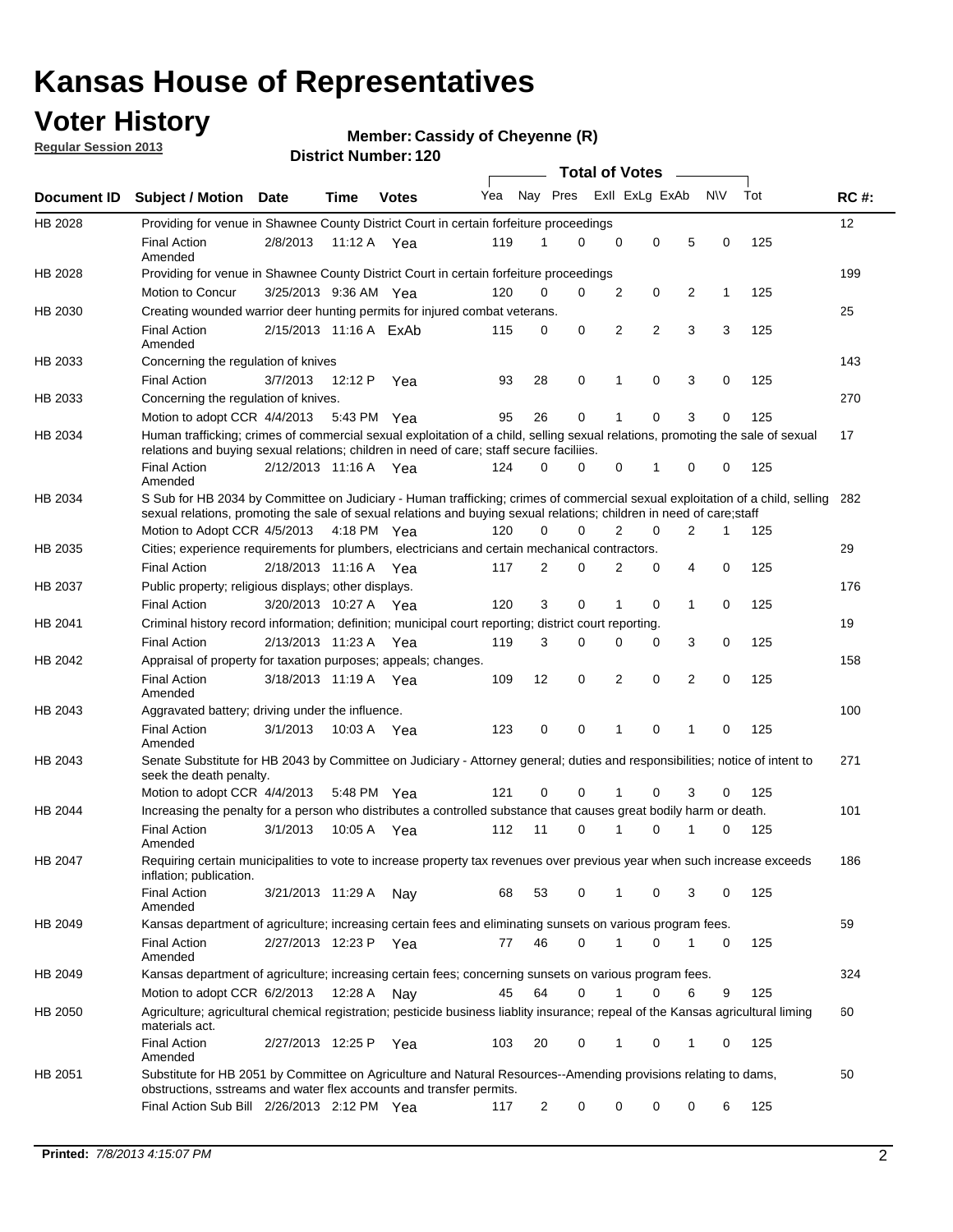### **Voter History**

**Member: Cassidy of Cheyenne (R)** 

**Regular Session 2013**

|             |                                                                                                                                                                                                                                          |                        |             |              |     |              |                         | <b>Total of Votes</b> |                |             | $\sim$         |                |     |             |
|-------------|------------------------------------------------------------------------------------------------------------------------------------------------------------------------------------------------------------------------------------------|------------------------|-------------|--------------|-----|--------------|-------------------------|-----------------------|----------------|-------------|----------------|----------------|-----|-------------|
| Document ID | <b>Subject / Motion Date</b>                                                                                                                                                                                                             |                        | <b>Time</b> | <b>Votes</b> | Yea |              | Nay Pres Exll ExLg ExAb |                       |                |             |                | <b>NV</b>      | Tot | <b>RC#:</b> |
| HB 2052     | Discharging a firearm inside or into a city; unlawful acts; exceptions.                                                                                                                                                                  |                        |             |              |     |              |                         |                       |                |             |                |                |     | 155         |
|             | <b>Final Action</b><br>Amended                                                                                                                                                                                                           | 3/14/2013 11:20 A Yea  |             |              | 121 | 2            | $\mathbf 0$             |                       | $\Omega$       | $\Omega$    | 2              | 0              | 125 |             |
| HB 2052     | Senate Substitute for HB 2052 by Committee on Federal and State Affairs - Concerning firearms; personal and family<br>protection act; concealed handguns in public building; other changes; unlawful discharge of a firearm inside city. |                        |             |              |     |              |                         |                       |                |             |                |                |     | 300         |
|             | Motion to Adopt CCR 4/5/2013 10:24 P Yea                                                                                                                                                                                                 |                        |             |              | 104 | 16           |                         | $\Omega$              | 2              | $\Omega$    | 2              | $\mathbf{1}$   | 125 |             |
| HB 2055     | Personal and Familly Protection Act; public buildings; adequate security.                                                                                                                                                                |                        |             |              |     |              |                         |                       |                |             |                |                |     | 156         |
|             | <b>Final Action</b><br>Amended                                                                                                                                                                                                           | 3/14/2013 11:26 A      |             | Yea          | 84  | 38           | $\mathbf 0$             |                       | 0              | 0           | 2              | 1              | 125 |             |
| HB 2057     | Concerning property taxation; relating to county appraisers; appointing interim appraiser.                                                                                                                                               |                        |             |              |     |              |                         |                       |                |             |                |                |     | 208         |
|             | <b>Final Action</b>                                                                                                                                                                                                                      | 3/26/2013 9:55 AM Yea  |             |              | 119 | 0            |                         | 0                     | $\mathbf 1$    | 0           | 5              | 0              | 125 |             |
| HB 2058     | Taxation of helium and certain other gases under mineral severance tax, and prohibition of certain refunds related thereto.                                                                                                              |                        |             |              |     |              |                         |                       |                |             |                |                |     | 159         |
|             | <b>Final Action</b>                                                                                                                                                                                                                      | 3/18/2013 11:21 A Yea  |             |              | 119 | 2            | 0                       |                       | $\overline{2}$ | 0           | 2              | $\Omega$       | 125 |             |
| HB 2059     | Income tax deductions and modifications and severance tax exemptions; basis of partner's interest and shareholder's stock;<br>statutory clarification.                                                                                   |                        |             |              |     |              |                         |                       |                |             |                |                |     | 14          |
|             | <b>Final Action</b><br>Amended                                                                                                                                                                                                           | 2/11/2013 11:42 A      |             | Yea          | 122 | 2            | 0                       |                       | 0              | 0           | 1              | 0              | 125 |             |
| HB 2059     | Income tax deductions and modifications and severance tax exemptions; basis of partner's interest and shareholder's stock;<br>statutory clarification.                                                                                   |                        |             |              |     |              |                         |                       |                |             |                |                |     | 293         |
|             | Motion to Concur                                                                                                                                                                                                                         | 4/5/2013               |             | 8:14 PM Nav  | 0   | 120          |                         | 0                     | 2              | 0           | 2              | 1              | 125 |             |
| HB 2059     | Income tax rates, deductions and credits; rural opportunity zones; sales tax rates and distribution of revenue; severance tax;<br>and property tax exemptions for IRB property and property damaged by natural disaster.                 |                        |             |              |     |              |                         |                       |                |             |                |                |     | 322         |
|             | Motion to adopt CCR 6/2/2013                                                                                                                                                                                                             |                        | 12:11 A     | Yea          | 69  | 45           | 0                       |                       | 1              | 0           | 6              | 4              | 125 |             |
| HB 2060     | Prohibiting certain confined persons from receiving food sales tax refunds and homestead property tax refunds.                                                                                                                           |                        |             |              |     |              |                         |                       |                |             |                |                |     | 10          |
|             | <b>Final Action</b><br>Amended                                                                                                                                                                                                           | 2/7/2013               | 11:18 A     | Yea          | 123 | 0            | $\Omega$                |                       | $\Omega$       | 1           | 1              | 0              | 125 |             |
| HB 2065     | Creating the crime of home improvement fraud.                                                                                                                                                                                            |                        |             |              |     |              |                         |                       |                |             |                |                |     | 20          |
|             | <b>Final Action</b><br>Amended                                                                                                                                                                                                           | 2/13/2013 11:26 A Yea  |             |              | 106 | 16           | $\mathbf 0$             |                       | 0              | 0           | 3              | $\Omega$       | 125 |             |
| HB 2066     | Physical therapists; evaluation and treatment of patients.                                                                                                                                                                               |                        |             |              |     |              |                         |                       |                |             |                |                |     | 26          |
|             | <b>Final Action</b><br>Amended                                                                                                                                                                                                           | 2/15/2013 11:18 A ExAb |             |              | 98  | 16           | $\mathbf 0$             |                       | 2              | 2           | 3              | 4              | 125 |             |
| HB 2067     | Board of nursing; assistant attorneys general.                                                                                                                                                                                           |                        |             |              |     |              |                         |                       |                |             |                |                |     | 15          |
|             | <b>Final Action</b>                                                                                                                                                                                                                      | 2/11/2013 11:44 A Yea  |             |              | 123 | 1            | $\mathbf 0$             |                       | 0              | 0           | 1              | 0              | 125 |             |
| HB 2069     | Public policy; certain city ordinances and county resolutions declared void.                                                                                                                                                             |                        |             |              |     |              |                         |                       |                |             |                |                |     | 102         |
|             | <b>Final Action</b><br>Amended                                                                                                                                                                                                           | 3/1/2013               | 10:06 A     | Yea          | 92  | 31           |                         | 0                     | 1              | 0           | 1              | 0              | 125 |             |
| HB 2069     | Public policy; certain city ordinances and county resolutions declared void.                                                                                                                                                             |                        |             |              |     |              |                         |                       |                |             |                |                |     | 292         |
|             | Motion to Concur                                                                                                                                                                                                                         | 4/5/2013               |             | 8:04 PM Yea  | 88  | 32           |                         | 0                     | $\overline{2}$ | 0           | $\overline{2}$ | 1              | 125 |             |
| HB 2070     | Appearance bond conditions; surety and bounty hunter regulation.                                                                                                                                                                         |                        |             |              |     |              |                         |                       |                |             |                |                |     | 103         |
|             | <b>Final Action</b><br>Amended                                                                                                                                                                                                           | 3/1/2013               |             | 10:08 A Yea  | 122 | $\mathbf{1}$ |                         | 0                     | $\mathbf{1}$   | $\mathbf 0$ | $\mathbf{1}$   | 0              | 125 |             |
| HB 2074     | Cities and counties; solid waste disposal areas; restrictions.                                                                                                                                                                           |                        |             |              |     |              |                         |                       |                |             |                |                |     | 139         |
|             | <b>Emergency Final</b><br><b>Action Amend</b>                                                                                                                                                                                            | 3/1/2013               |             | 1:11 PM Yea  | 102 | 19           |                         | 0                     | $\mathbf{1}$   | 0           | 1              | $\overline{2}$ | 125 |             |
| HB 2075     | Cities; qualifications and rehabilitation of abandoned property.                                                                                                                                                                         |                        |             |              |     |              |                         |                       |                |             |                |                |     | 61          |
|             | <b>Final Action</b><br>Amended                                                                                                                                                                                                           | 2/27/2013 12:27 P Yea  |             |              | 72  | 51           |                         | 0                     | 1              | 0           | 1              | 0              | 125 |             |
| HB 2077     | Granting professional licenses to military service members.<br><b>Final Action</b><br>Amended                                                                                                                                            | 2/26/2013 2:13 PM Yea  |             |              | 119 | 0            |                         | 0                     | $\overline{2}$ | 0           | 2              | 2              | 125 | 51          |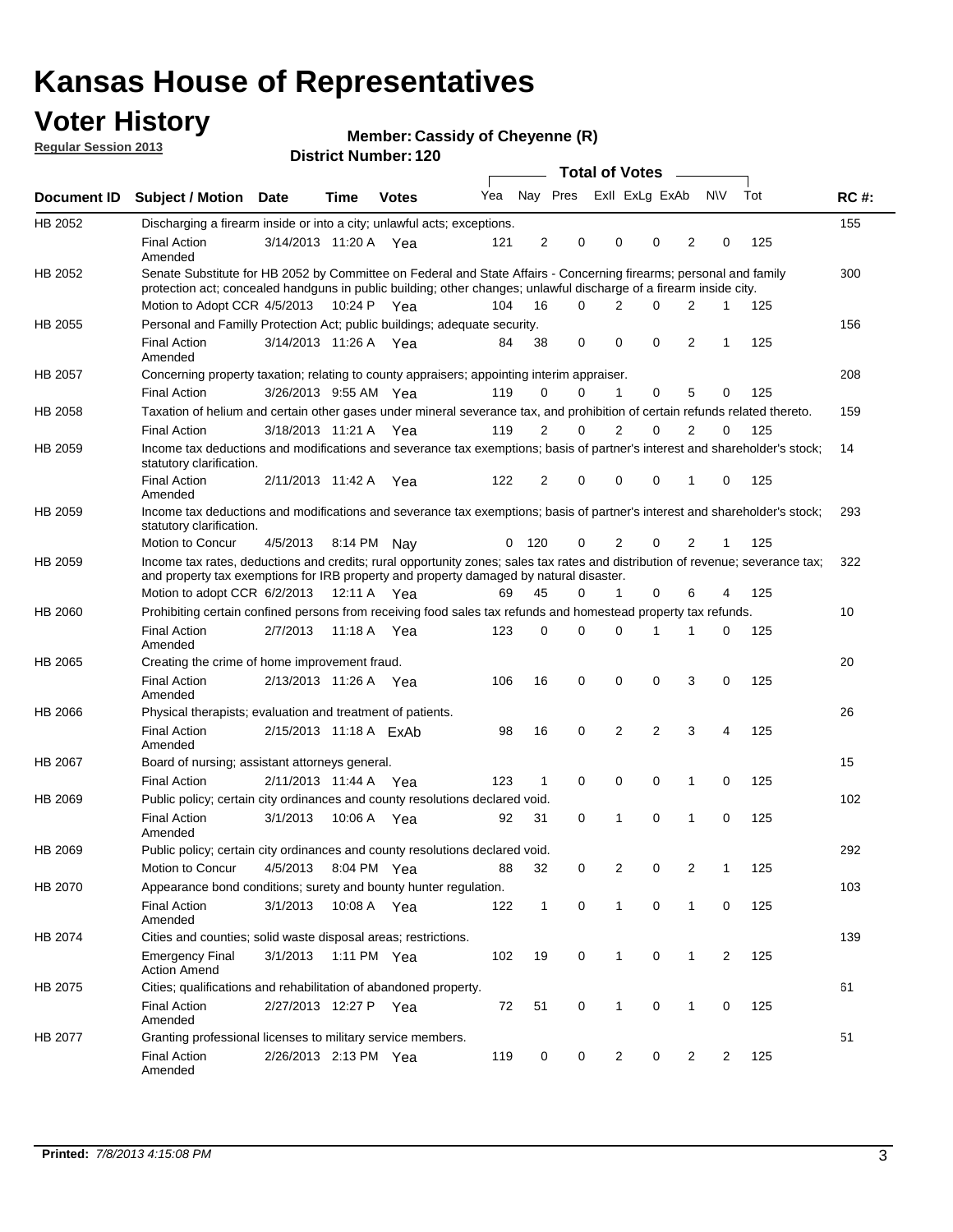### **Voter History**

**Member: Cassidy of Cheyenne (R)** 

**Regular Session 2013**

|                    |                                                                                                                                                                                                       |                       |             | וסוטנו ויעווווערו. ובע |              |              |   | <b>Total of Votes</b> |             | $\overline{\phantom{a}}$ |             |     |             |
|--------------------|-------------------------------------------------------------------------------------------------------------------------------------------------------------------------------------------------------|-----------------------|-------------|------------------------|--------------|--------------|---|-----------------------|-------------|--------------------------|-------------|-----|-------------|
| <b>Document ID</b> | <b>Subject / Motion Date</b>                                                                                                                                                                          |                       | <b>Time</b> | <b>Votes</b>           | Yea Nay Pres |              |   | Exll ExLg ExAb        |             |                          | <b>NV</b>   | Tot | <b>RC#:</b> |
| HB 2078            | Authorizing certain licensing boards to accept education, training or experience completed in the military towards licensure in<br>this state.                                                        |                       |             |                        |              |              |   |                       |             |                          |             |     | 52          |
|                    | <b>Final Action</b><br>Amended                                                                                                                                                                        | 2/26/2013 2:14 PM Yea |             |                        | 119          | 0            | 0 | 2                     | 0           | 2                        | 2           | 125 |             |
| HB 2078            | Authorizing certain licensing boards to accept education, training or experience of military service members towards obtaining 275<br>licensure in this state.                                        |                       |             |                        |              |              |   |                       |             |                          |             |     |             |
|                    | Motion to adopt CCR 4/5/2013                                                                                                                                                                          |                       | 11:42 A     | Yea                    | 120          | 0            | 0 | $\overline{2}$        | 0           | 3                        | 0           | 125 |             |
| HB 2081            | Forfeiture of property related to violations of certain criminal acts.                                                                                                                                |                       |             |                        |              |              |   |                       |             |                          |             |     | 18          |
|                    | <b>Final Action</b><br>Amended                                                                                                                                                                        | 2/12/2013 11:17 A Yea |             |                        | 124          | 0            | 0 | $\Omega$              | 1           | 0                        | 0           | 125 |             |
| HB 2081            | Forfeiture of property related to violations of certain criminal acts.                                                                                                                                |                       |             |                        |              |              |   |                       |             |                          |             |     | 306         |
|                    | Motion to adopt CCR 5/10/2013 10:38 A                                                                                                                                                                 |                       |             | Yea                    | 121          | 0            | 0 | 1                     | 1           | 2                        | 0           | 125 |             |
| HB 2083            | Public employees relations boards; assessment of certain costs.                                                                                                                                       |                       |             |                        |              |              |   |                       |             |                          |             |     | 104         |
|                    | <b>Final Action</b><br>Amended                                                                                                                                                                        | 3/1/2013              | 10:09 A     | Yea                    | 87           | 36           | 0 | 1                     | $\mathbf 0$ | 1                        | $\mathbf 0$ | 125 |             |
| HB 2084            | Tax credits for community services contributions; youth apprenticeship and entrepreneurship.                                                                                                          |                       |             |                        |              |              |   |                       |             |                          |             |     | 105         |
|                    | <b>Final Action</b><br>Amended                                                                                                                                                                        | 3/1/2013              | 10:11 A     | Yea                    | 120          | 3            | 0 | 1                     | $\mathbf 0$ | 1                        | 0           | 125 |             |
| HB 2084            | Tax credits for community services contributions; youth apprenticeship and entrepreneurship.                                                                                                          |                       |             |                        |              |              |   |                       |             |                          |             |     | 316         |
|                    | Sub Motion to Concur 5/24/2013 9:33 AM Nav                                                                                                                                                            |                       |             |                        | 5            | - 109        | 0 |                       | $\Omega$    | 9                        | 1           | 125 |             |
| HB 2086            | Eligible infrastructure costs for tax increment financing and community improvement districts; bond repayment tax revenue<br>pledge requirements.                                                     |                       |             |                        |              |              |   |                       |             |                          |             |     | 160         |
|                    | <b>Final Action</b>                                                                                                                                                                                   | 3/18/2013 11:24 A     |             | Yea                    | 61           | 60           | 0 | 2                     | 0           | $\overline{2}$           | 0           | 125 |             |
| HB 2086            | Eligible infrastructure costs for tax increment financing and community improvement districts; bond repayment tax revenue<br>pledge requirements.                                                     |                       |             |                        |              |              |   |                       |             |                          |             |     | 173         |
|                    | <b>Final Action</b>                                                                                                                                                                                   | 3/19/2013 5:25 PM Yea |             |                        | 81           | 41           | 0 | 1                     | 0           | 1                        | 1           | 125 |             |
| HB 2091            | Publication of delinguent personal property tax statements.                                                                                                                                           |                       |             |                        |              |              |   |                       |             |                          |             |     | 161         |
|                    | <b>Final Action</b><br>Amended                                                                                                                                                                        | 3/18/2013 11:25 A     |             | Yea                    | 81           | 40           | 0 | 2                     | 0           | $\overline{2}$           | 0           | 125 |             |
| HB 2093            | Amending the crime of identity theft.                                                                                                                                                                 |                       |             |                        |              |              |   |                       |             |                          |             |     | 106         |
|                    | <b>Final Action</b><br>Amended                                                                                                                                                                        | 3/1/2013              | 10:12 A     | Yea                    | 123          | 0            | 0 | 1                     | $\Omega$    | 1                        | 0           | 125 |             |
| HB 2093            | Senate Substitute for HB 2093 by Committee on Judiciary - Identity theft and identity fraud; unlawful acts concerning<br>computers; DNA testing and exculpatory evidence; murder in the first degree. |                       |             |                        |              |              |   |                       |             |                          |             |     | 289         |
|                    | Motion to Adopt CCR 4/5/2013 7:49 PM Yea                                                                                                                                                              |                       |             |                        | 118          | 2            | 0 | 2                     | 0           | 2                        | 1           | 125 |             |
| HB 2094            | Student electronic privacy at public and private postsecondary educational institutions.                                                                                                              |                       |             |                        |              |              |   |                       |             |                          |             |     | 164         |
|                    | <b>Final Action</b><br>Amended                                                                                                                                                                        | 3/19/2013 10:33 A     |             | Yea                    | 123          | 0            | 0 | 1                     | 0           | 1                        | 0           | 125 |             |
| HB 2096            | Local governmental entities and investment of public moneys.                                                                                                                                          |                       |             |                        |              |              |   |                       |             |                          |             |     | 23          |
|                    | <b>Final Action</b>                                                                                                                                                                                   | 2/14/2013 11:21 A     |             | Yea                    | 123          | 0            | 0 | 0                     | 0           | 1                        | 1           | 125 |             |
| HB 2099            | Insurance- updating certain statutory references.                                                                                                                                                     |                       |             |                        |              |              |   |                       |             |                          |             |     | 71          |
|                    | <b>Final Action</b><br>Amended                                                                                                                                                                        | 2/28/2013 11:23 A     |             | Yea                    | 124          | 0            | 0 | 1                     | 0           | 0                        | 0           | 125 |             |
| HB 2101            | Interstate transmission siting compact.                                                                                                                                                               |                       |             |                        |              |              |   |                       |             |                          |             |     | 209         |
|                    | <b>Final Action</b><br>Amended                                                                                                                                                                        | 3/26/2013 9:56 AM Yea |             |                        | 118          | $\mathbf{1}$ | 0 | 1                     | 0           | 5                        | 0           | 125 |             |
| HB 2105            | Substitute HB 2105 by Committee on Commerce, Labor and Economic Development - Employment security law.                                                                                                |                       |             |                        |              |              |   |                       |             |                          |             |     | 107         |
|                    | Final Action Sub Bill 3/1/2013                                                                                                                                                                        |                       | 10:13 A Yea |                        | 88           | 35           | 0 |                       | 0           | 1                        | 0           | 125 |             |
| HB 2105            | Substitute HB 2105 by Committee on Commerce, Labor and Economic Development - Employment security law.                                                                                                |                       |             |                        |              |              |   |                       |             |                          |             |     | 298         |
|                    | Motion to adopt CCR 4/5/2013                                                                                                                                                                          |                       | 9:46 PM Yea |                        | 89           | 31           | 0 | 2                     | 0           | 2                        | 1           | 125 |             |
| HB 2106            | Portable electronics insurance act.                                                                                                                                                                   |                       |             |                        |              |              |   |                       |             |                          |             |     | 133         |
|                    | <b>Emergency Final</b><br>Action                                                                                                                                                                      | 3/1/2013              |             | 1:03 PM $Yea$          | 117          | 4            | 0 | $\mathbf{1}$          | 0           | $\mathbf{1}$             | 2           | 125 |             |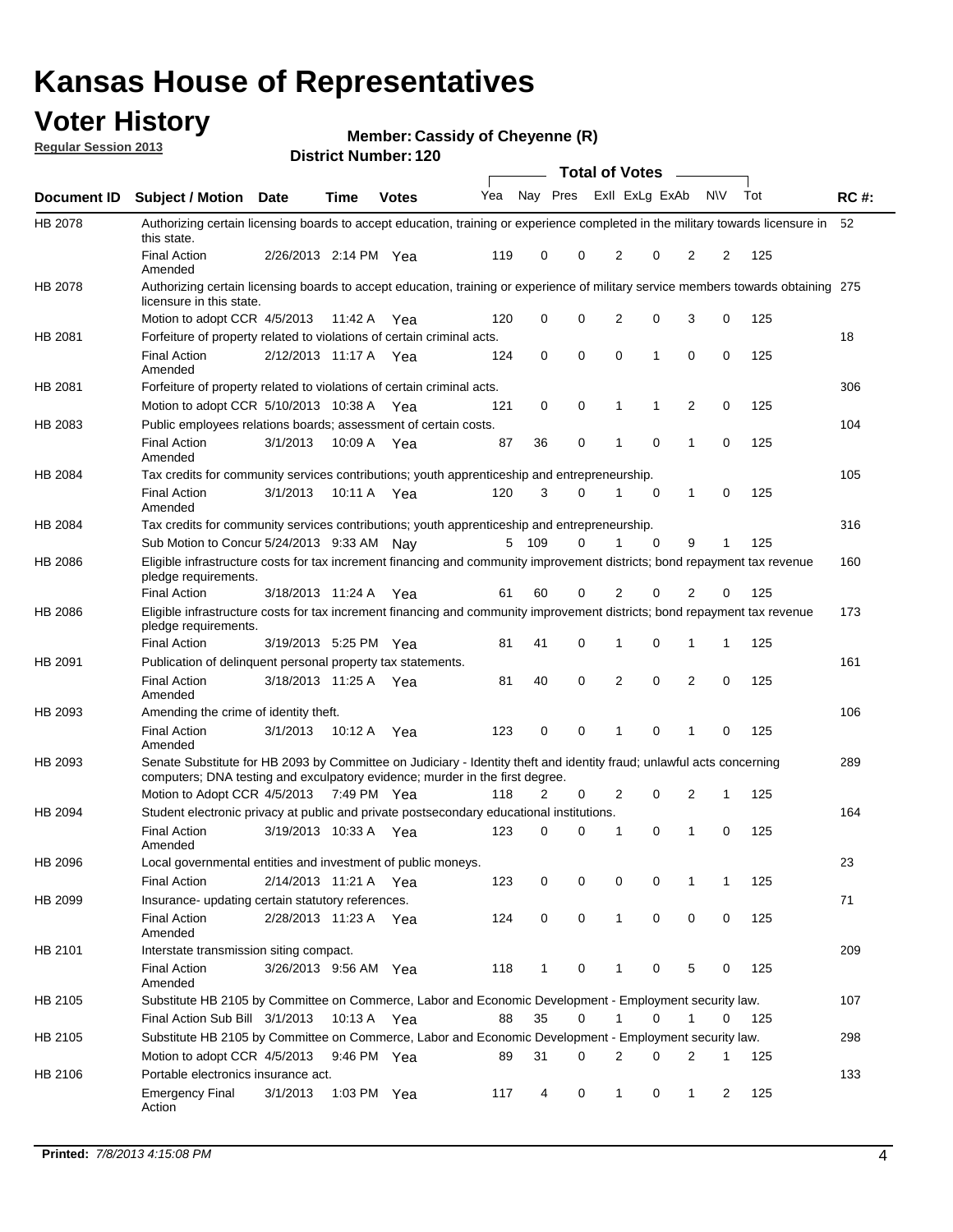### **Voter History**

**Member: Cassidy of Cheyenne (R)** 

**Regular Session 2013**

| Document ID<br>HB 2107<br>HB 2107 | <b>Subject / Motion Date</b><br>Insurance; enacting the electronic notice and document act.<br><b>Emergency Final</b><br><b>Action Amend</b>                                                                                                                         |                       | <b>Time</b> | <b>Votes</b> | Yea | Nay Pres     |   | Exll ExLg ExAb |   |                | <b>NV</b>      | Tot | <b>RC#:</b> |
|-----------------------------------|----------------------------------------------------------------------------------------------------------------------------------------------------------------------------------------------------------------------------------------------------------------------|-----------------------|-------------|--------------|-----|--------------|---|----------------|---|----------------|----------------|-----|-------------|
|                                   |                                                                                                                                                                                                                                                                      |                       |             |              |     |              |   |                |   |                |                |     |             |
|                                   |                                                                                                                                                                                                                                                                      |                       |             |              |     |              |   |                |   |                |                |     | 134         |
|                                   |                                                                                                                                                                                                                                                                      | 3/1/2013              | 1:04 PM Yea |              | 121 | 0            | 0 | 1              | 0 | 1              | 2              | 125 |             |
|                                   | Insurance; enacting the electronic notice and document act, return of premiums separate from the notice of adverse<br>underwriting decision, statutory updates, uninsurable health plan increase in lifetime limit, mandate lite, certain company<br>dividend plans. |                       |             |              |     |              |   |                |   |                |                |     | 281         |
|                                   | Motion to Adopt CCR 4/5/2013                                                                                                                                                                                                                                         |                       | 4:06 PM Yea |              | 69  | 50           | 0 | 2              | 0 | 3              | $\mathbf{1}$   | 125 |             |
| HB 2109                           | School finance; military pupil count.                                                                                                                                                                                                                                |                       |             |              |     |              |   |                |   |                |                |     | 108         |
|                                   | <b>Final Action</b>                                                                                                                                                                                                                                                  | 3/1/2013              | 10:15 A     | Yea          | 104 | 19           | 0 | 1              | 0 | $\mathbf{1}$   | 0              | 125 |             |
| HB 2109                           | Enacting the Kansas children's protection act.                                                                                                                                                                                                                       |                       |             |              |     |              |   |                |   |                |                |     | 277         |
|                                   | Motion to Adopt CCR 4/5/2013                                                                                                                                                                                                                                         |                       | 12:31 P Yea |              | 116 | 2            | 0 | $\overline{2}$ | 0 | 3              | 2              | 125 |             |
| HB 2112                           | Campaign finance; transfer of campaign money to another candidacy.                                                                                                                                                                                                   |                       |             |              |     |              |   |                |   |                |                |     | 72          |
|                                   | <b>Final Action</b><br>Amended                                                                                                                                                                                                                                       | 2/28/2013 11:25 A Yea |             |              | 95  | 29           | 0 | 1              | 0 | 0              | 0              | 125 |             |
| HB 2114                           | Debt setoff: collection assistance fee.                                                                                                                                                                                                                              |                       |             |              |     |              |   |                |   |                |                |     | 21          |
|                                   | <b>Final Action</b>                                                                                                                                                                                                                                                  | 2/13/2013 11:34 A     |             | Yea          | 90  | 32           | 0 | 0              | 0 | 3              | 0              | 125 |             |
| HB 2115                           | Relating to the employment of retired judges and justices.                                                                                                                                                                                                           |                       |             |              |     |              |   |                |   |                |                |     | 73          |
|                                   | <b>Final Action</b>                                                                                                                                                                                                                                                  | 2/28/2013 11:27 A     |             | Yea          | 124 | 0            | 0 | 1              | 0 | 0              | 0              | 125 |             |
| HB 2115                           | Courts; employment of retired judges and justices; court debt setoff.                                                                                                                                                                                                |                       |             |              |     |              |   |                |   |                |                |     | 309         |
|                                   | Motion to Adopt CCR 5/14/2013 2:14 PM Yea                                                                                                                                                                                                                            |                       |             |              | 100 | 13           | 0 | 1              | 0 | 9              | 2              | 125 |             |
| HB 2118                           | Preservation of historic property; environs authority deleted.                                                                                                                                                                                                       |                       |             |              |     |              |   |                |   |                |                |     | 62          |
|                                   | <b>Final Action</b>                                                                                                                                                                                                                                                  | 2/27/2013 12:30 P     |             | Yea          | 99  | 24           | 0 | 1              | 0 | 1              | 0              | 125 |             |
| HB 2120                           | Updating provisions relating to the Kansas bureau of investigations DNA database.                                                                                                                                                                                    |                       |             |              |     |              |   |                |   |                |                |     | 109         |
|                                   | <b>Final Action</b><br>Amended                                                                                                                                                                                                                                       | 3/1/2013              | 10:16 A     | Yea          | 121 | 2            | 0 | 1              | 0 | 1              | 0              | 125 |             |
| HB 2120                           | Updating provisions relating to DNA collection and DNA evidence; amending the definition of a bet for purposes of the Kansas 302                                                                                                                                     |                       |             |              |     |              |   |                |   |                |                |     |             |
|                                   | criminal code; sentencing for possession of a firearm during a drug felony                                                                                                                                                                                           |                       |             |              |     |              |   |                |   |                |                |     |             |
|                                   | Motion to adopt CCR 5/9/2013                                                                                                                                                                                                                                         |                       | 11:32 A Yea |              | 74  | 49           | 0 | 1              | 0 | $\mathbf 1$    | 0              | 125 |             |
| HB 2122                           | Real estate brokers and salespersons; licensing requirements; sales transaction requirements.                                                                                                                                                                        |                       |             |              |     |              |   |                |   |                |                |     | 37          |
|                                   | <b>Final Action</b><br>Amended                                                                                                                                                                                                                                       | 2/20/2013 11:13 A Yea |             |              | 121 | 1            | 0 |                | 0 | 2              | 0              | 125 |             |
| HB 2125                           | Increasing real estate broker's and salesperson's license fees.                                                                                                                                                                                                      |                       |             |              |     |              |   |                |   |                |                |     | 38          |
|                                   | <b>Final Action</b>                                                                                                                                                                                                                                                  | 2/20/2013 12:16 P     |             | Nay          | 71  | 50           | 1 | 0              | 0 | 0              | 3              | 125 |             |
| HB 2128                           | Open records act; exceptions.                                                                                                                                                                                                                                        |                       |             |              |     |              |   |                |   |                |                |     | 74          |
|                                   | <b>Final Action</b><br>Amended                                                                                                                                                                                                                                       | 2/28/2013 11:28 A     |             | Yea          | 124 | 0            | 0 | 1              | 0 | 0              | 0              | 125 |             |
| HB 2128                           | Open records act; exceptions.                                                                                                                                                                                                                                        |                       |             |              |     |              |   |                |   |                |                |     | 259         |
|                                   | Motion to Concur                                                                                                                                                                                                                                                     | 4/3/2013              | 10:29 A     | Yea          | 119 | 0            | 0 | 1              | 0 | 3              | 2              | 125 |             |
| HB 2130                           | Elections; petition circulators.                                                                                                                                                                                                                                     |                       |             |              |     |              |   |                |   |                |                |     | 30          |
|                                   | <b>Final Action</b>                                                                                                                                                                                                                                                  | 2/18/2013 11:17 A     |             | Yea          | 118 | $\mathbf{1}$ | 0 | $\overline{c}$ | 0 | 4              | 0              | 125 |             |
| HB 2135                           | Property tax exemption; military housing.                                                                                                                                                                                                                            |                       |             |              |     |              |   |                |   |                |                |     | 162         |
|                                   | <b>Final Action</b>                                                                                                                                                                                                                                                  | 3/18/2013 11:27 A     |             | Yea          | 117 | 4            | 0 | $\overline{c}$ | 0 | $\overline{2}$ | 0              | 125 |             |
| HB 2138                           | Repealing statutes related to oil and gas.                                                                                                                                                                                                                           |                       |             |              |     |              |   |                |   |                |                |     | 53          |
|                                   | <b>Final Action</b>                                                                                                                                                                                                                                                  | 2/26/2013 2:16 PM Yea |             |              | 119 | 0            | 0 | $\overline{2}$ | 0 | $\overline{2}$ | $\overline{2}$ | 125 |             |
|                                   | Amended                                                                                                                                                                                                                                                              |                       |             |              |     |              |   |                |   |                |                |     |             |
| HB 2139                           | Canceled warrants.                                                                                                                                                                                                                                                   |                       |             |              |     |              |   |                |   |                |                |     | 75          |
|                                   | <b>Final Action</b>                                                                                                                                                                                                                                                  | 2/28/2013 11:30 A     |             | Yea          | 99  | 25           | 0 | 1              | 0 | 0              | 0              | 125 |             |
|                                   | Amended                                                                                                                                                                                                                                                              |                       |             |              |     |              |   |                |   |                |                |     |             |
| HB 2139                           | Canceled warrants.                                                                                                                                                                                                                                                   |                       |             |              |     |              |   |                |   |                |                |     | 266         |
|                                   | Motion to Concur                                                                                                                                                                                                                                                     | 4/4/2013              | 2:40 PM Yea |              | 114 | 8            | 0 | 1              | 0 | 2              | 0              | 125 |             |
|                                   | Repealing K.S.A. 72-60b03                                                                                                                                                                                                                                            |                       |             |              |     |              |   |                |   |                |                |     | 39          |
| HB 2140                           |                                                                                                                                                                                                                                                                      |                       |             |              |     |              |   |                |   |                |                |     |             |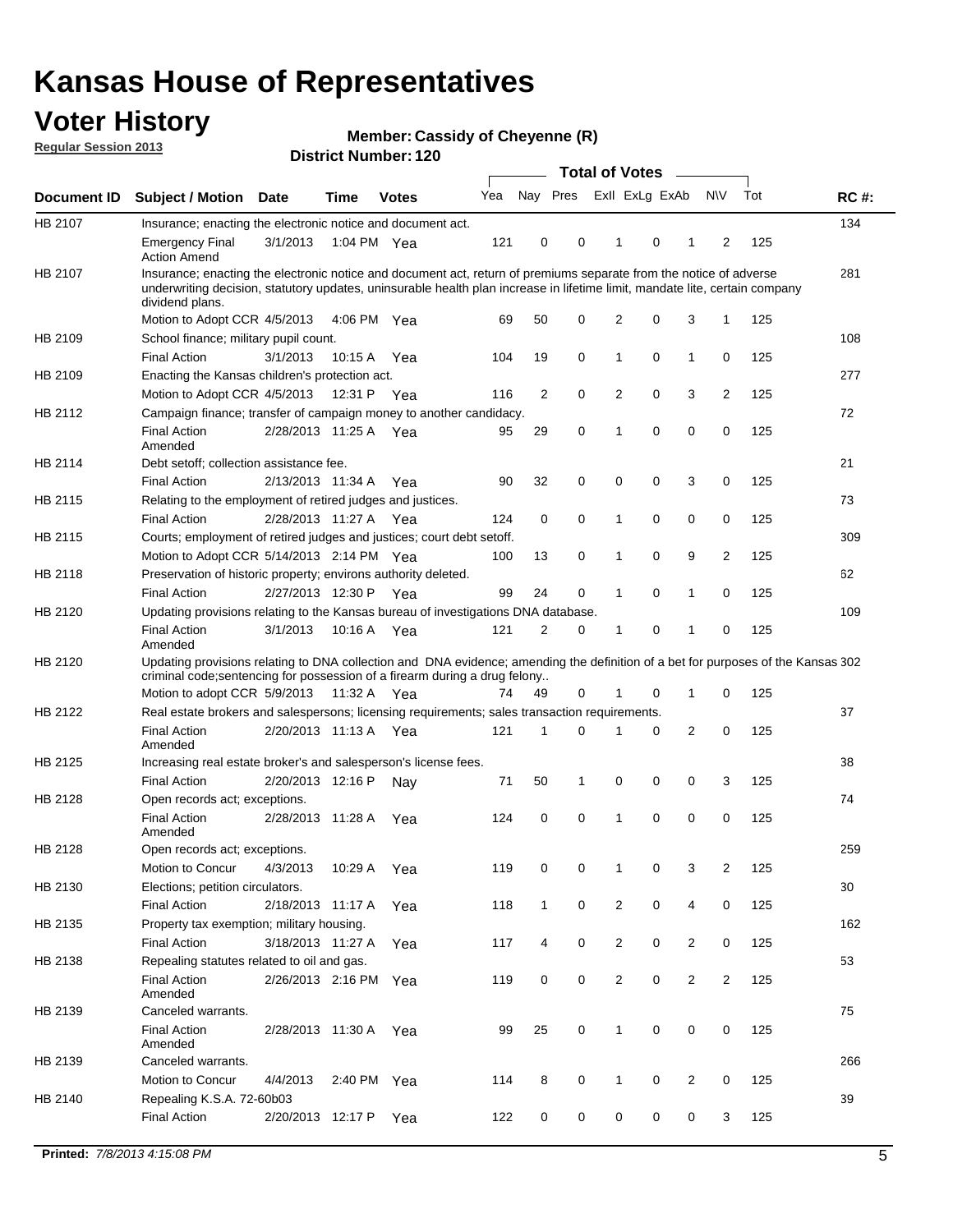### **Voter History**

**Member: Cassidy of Cheyenne (R)** 

**Regular Session 2013**

|             |                                                                                                                                              |          |                       |              |     |             | <b>Total of Votes</b>   |              |   | <b>Contract Contract</b> |           |     |             |
|-------------|----------------------------------------------------------------------------------------------------------------------------------------------|----------|-----------------------|--------------|-----|-------------|-------------------------|--------------|---|--------------------------|-----------|-----|-------------|
| Document ID | <b>Subject / Motion Date</b>                                                                                                                 |          | Time                  | <b>Votes</b> | Yea |             | Nay Pres ExII ExLg ExAb |              |   |                          | <b>NV</b> | Tot | <b>RC#:</b> |
| HB 2141     | Repealer; elections process for certain unified school districts.                                                                            |          |                       |              |     |             |                         |              |   |                          |           |     | 24          |
|             | <b>Final Action</b>                                                                                                                          |          | 2/14/2013 11:23 A Yea |              | 123 | 0           | 0                       | 0            | 0 | 1                        | 1         | 125 |             |
| HB 2142     | Certain educational statutes concerning USD land transfers and higher education loan and grant programs.                                     |          |                       |              |     |             |                         |              |   |                          |           |     | 40          |
|             | <b>Final Action</b>                                                                                                                          |          | 2/20/2013 12:19 P Yea |              | 122 | 0           | 0                       | 0            | 0 | $\Omega$                 | 3         | 125 |             |
| HB 2143     | Repealing outdated provisions relating to the purchase of certain real estate by the department of corrections.                              |          |                       |              |     |             |                         |              |   |                          |           |     | 34          |
|             | <b>Final Action</b>                                                                                                                          |          | 2/20/2013 11:09 A Yea |              | 122 | 0           | 0                       | 1            | 0 | $\overline{2}$           | 0         | 125 |             |
| HB 2144     | Repealing unnecessary statutes relating to juveniles.                                                                                        |          |                       |              |     |             |                         |              |   |                          |           |     | 76          |
|             | <b>Final Action</b>                                                                                                                          |          | 2/28/2013 11:32 A Yea |              | 124 | $\mathbf 0$ | 0                       | 1            | 0 | 0                        | 0         | 125 |             |
| HB 2145     | Repealing K.S.A. 75-5028; concerning the sale of real estate by the secretary of transportation.                                             |          |                       |              |     |             |                         |              |   |                          |           |     | 35          |
|             | <b>Final Action</b>                                                                                                                          |          | 2/20/2013 11:11 A Yea |              | 122 | 0           | 0                       | 1            | 0 | 2                        | 0         | 125 |             |
| HB 2146     | Repealing the cancer drug repository program K.S.A. 2012 Supp. 65-1664 through 65-1667 and amending K.S.A. 2012 Supp. 77<br>65-1636.         |          |                       |              |     |             |                         |              |   |                          |           |     |             |
|             | <b>Final Action</b>                                                                                                                          |          | 2/28/2013 11:33 A     | Yea          | 124 | 0           | 0                       | 1            | 0 | 0                        | 0         | 125 |             |
| HB 2147     | Repealer; use of metric system on certain road signs and markers, moving of heavy vehicles on bridges or culverts, interstate 94<br>bridges. |          |                       |              |     |             |                         |              |   |                          |           |     |             |
|             | <b>Final Action</b>                                                                                                                          | 3/1/2013 |                       | 9:52 AM Yea  | 123 | $\mathbf 0$ | 0                       |              | 0 | 1                        | 0         | 125 |             |
| HB 2148     | Repealers; postsecondary education scholarship provisions.                                                                                   |          |                       |              |     |             |                         |              |   |                          |           |     | 41          |
|             | <b>Final Action</b>                                                                                                                          |          | 2/20/2013 12:21 P     | Yea          | 106 | 16          | 0                       | $\mathbf 0$  | 0 | $\mathbf 0$              | 3         | 125 |             |
| HB 2149     | Repealers; postsecondary education student loans and tuition grants.                                                                         |          |                       |              |     |             |                         |              |   |                          |           |     | 42          |
|             | <b>Final Action</b>                                                                                                                          |          | 2/20/2013 12:22 P     | Yea          | 108 | 14          | 0                       | 0            | 0 | $\Omega$                 | 3         | 125 |             |
| HB 2149     | Repealing a \$500,000 transfer from highway patrol training center fund to the state general fund.                                           |          |                       |              |     |             |                         |              |   |                          |           |     | 314         |
|             | Motion to Concur                                                                                                                             |          | 5/23/2013 10:22 A Yea |              | 113 | 0           | 0                       |              | 0 | 8                        | 3         | 125 |             |
| HB 2150     | Repealers; workforce development loan program act.                                                                                           |          |                       |              |     |             |                         |              |   |                          |           |     | 78          |
|             | <b>Final Action</b>                                                                                                                          |          | 2/28/2013 11:34 A Yea |              | 94  | 30          | 0                       | 1            | 0 | 0                        | 0         | 125 |             |
| HB 2150     | Senate Substitute for HB 2150 by Committee on Commerce--Concerning the Kansas employment first oversight commission.                         |          |                       |              |     |             |                         |              |   |                          |           |     | 267         |
|             | Motion to Concur                                                                                                                             |          | 4/4/2013 2:44 PM Yea  |              | 110 | 12          | 0                       | 1            | 0 | 2                        | 0         | 125 |             |
| HB 2151     | Repealers; report on medically underserved areas of the state.                                                                               |          |                       |              |     |             |                         |              |   |                          |           |     | 63          |
|             | <b>Final Action</b>                                                                                                                          |          | 2/27/2013 12:31 P     | Yea          | 123 | 0           | 0                       | 1            | 0 | 1                        | 0         | 125 |             |
| HB 2152     | Repealer: uniform land sales practices act.                                                                                                  |          |                       |              |     |             |                         |              |   |                          |           |     | 36          |
|             | <b>Final Action</b>                                                                                                                          |          | 2/20/2013 11:12 A     | Yea          | 122 | 0           | 0                       | 1            | 0 | 2                        | 0         | 125 |             |
| HB 2153     | Unused medications act; dontating entities.                                                                                                  |          |                       |              |     |             |                         |              |   |                          |           |     | 64          |
|             | <b>Final Action</b><br>Amended                                                                                                               |          | 2/27/2013 12:33 P     | Yea          | 123 | 0           | 0                       | 1            | 0 | 1                        | 0         | 125 |             |
| HB 2154     | Senate Substitute for HB 2154 by Committee on Public Health and Welfare--Cosmetology; relating to licensure and renewal of 31                |          |                       |              |     |             |                         |              |   |                          |           |     |             |
|             | persons, salons and clinics.<br><b>Final Action</b>                                                                                          |          | 2/18/2013 11:19 A     | Yea          | 119 | 0           | 0                       | 2            | 0 | 4                        | 0         | 125 |             |
| HB 2155     | Amended<br>Cosmetology; relating to licensure and renewal.                                                                                   |          |                       |              |     |             |                         |              |   |                          |           |     | 32          |
|             | <b>Final Action</b><br>Amended                                                                                                               |          | 2/18/2013 11:21 A Yea |              | 119 | 0           | 0                       | 2            | 0 |                          | 0         | 125 |             |
| HB 2156     | Repealers; school finance; area vocational school fund; local effort as applied to U.S.D. No. 450                                            |          |                       |              |     |             |                         |              |   |                          |           |     | 43          |
|             | <b>Final Action</b>                                                                                                                          |          | 2/20/2013 12:23 P     | Yea          | 122 | 0           | 0                       | 0            | 0 | 0                        | 3         | 125 |             |
| HB 2160     | Quality care assessment on skilled nursing care facilities.                                                                                  |          |                       |              |     |             |                         |              |   |                          |           |     | 144         |
|             | <b>Final Action</b>                                                                                                                          | 3/7/2013 |                       | 12:13 P Yea  | 100 | 21          | 0                       | 1            | 0 | 3                        | 0         | 125 |             |
| HB 2162     | Prohibition on use of state appropriated moneys to lobby relating to gun control at federal, state and local ogvernment level.               |          |                       |              |     |             |                         |              |   |                          |           |     | 79          |
|             | <b>Final Action</b><br>Amended                                                                                                               |          | 2/28/2013 11:36 A Yea |              | 120 | 4           | 0                       | 1            | 0 | 0                        | 0         | 125 |             |
| HB 2162     | Prohibition on use of state appropriated moneys to lobby at federal, state and local government levels relating to gun control.              |          |                       |              |     |             |                         |              |   |                          |           |     | 312         |
|             | Motion to adopt CCR 5/21/2013 2:52 PM Yea                                                                                                    |          |                       |              | 83  | 28          | 0                       |              | 0 | 13                       | 0         | 125 |             |
| HB 2163     | Relating to garnishment proceedings.                                                                                                         |          |                       |              |     |             |                         |              |   |                          |           |     | 80          |
|             | <b>Final Action</b>                                                                                                                          |          | 2/28/2013 11:37 A     | Yea          | 124 | 0           | 0                       | $\mathbf{1}$ | 0 | 0                        | 0         | 125 |             |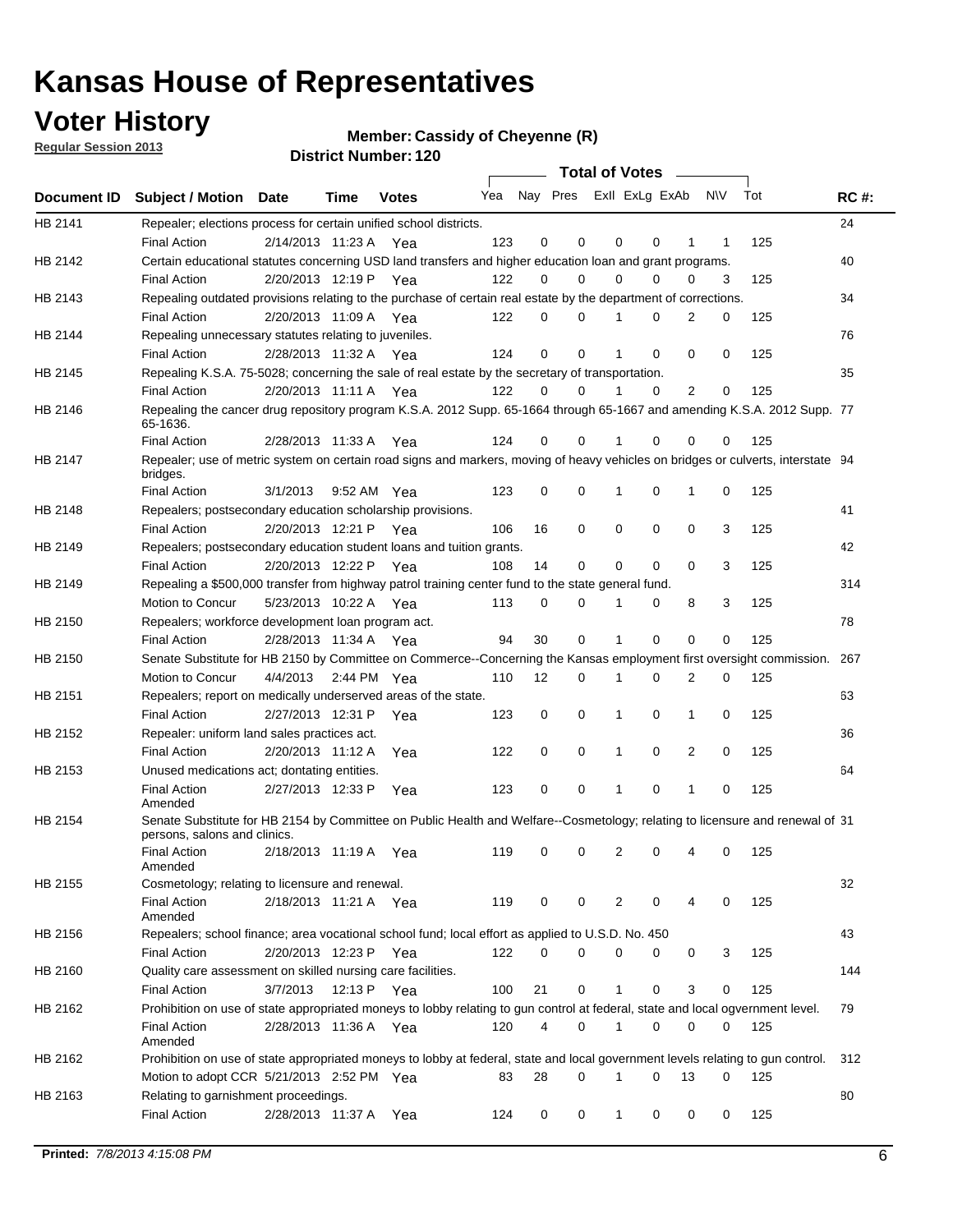### **Voter History**

**Regular Session 2013**

#### **Member: Cassidy of Cheyenne (R)**

|                    |                                                                                                                                                                                                                                    |                       |             | וסוטנו ויעווווערו. ובע |              |              |          | <b>Total of Votes</b> |          | $\sim$ |                |     |             |
|--------------------|------------------------------------------------------------------------------------------------------------------------------------------------------------------------------------------------------------------------------------|-----------------------|-------------|------------------------|--------------|--------------|----------|-----------------------|----------|--------|----------------|-----|-------------|
| <b>Document ID</b> | <b>Subject / Motion Date</b>                                                                                                                                                                                                       |                       | Time        | <b>Votes</b>           | Yea Nay Pres |              |          | Exll ExLg ExAb        |          |        | <b>NV</b>      | Tot | <b>RC#:</b> |
| HB 2164            | Relating to jurors; information disqualifying prospective juror from jury service.                                                                                                                                                 |                       |             |                        |              |              |          |                       |          |        |                |     | 47          |
|                    | <b>Final Action</b><br>Amended                                                                                                                                                                                                     | 2/25/2013 12:12 P Yea |             |                        | 75           | 45           | 0        | 0                     | 0        | 0      | 5              | 125 |             |
| HB 2164            | Juries and grand juries.                                                                                                                                                                                                           |                       |             |                        |              |              |          |                       |          |        |                |     | 284         |
|                    | Motion to Adopt CCR 4/5/2013                                                                                                                                                                                                       |                       |             | 5:53 PM Yea            | 92           | 28           | 0        | 2                     | 0        | 2      | $\mathbf 1$    | 125 |             |
| HB 2166            | Sub HB 2166 by Committee on Judiciary -- Relating to the medical assistance recovery program.                                                                                                                                      |                       |             |                        |              |              |          |                       |          |        |                |     | 165         |
|                    | Final Action Sub Bill 3/19/2013 10:34 A Yea<br>Amended                                                                                                                                                                             |                       |             |                        | 112          | 11           | 0        | 1                     | 0        | 1      | 0              | 125 |             |
| HB 2167            | Establishing Native American legislative day at the capitol.                                                                                                                                                                       |                       |             |                        |              |              |          |                       |          |        |                |     | 54          |
|                    | <b>Final Action</b>                                                                                                                                                                                                                | 2/26/2013 2:17 PM Yea |             |                        | 119          | 0            | 0        | 2                     | 0        | 2      | 2              | 125 |             |
| HB 2167            | Senate Substitute for HB 2167 by Committee on Federal and State Affairs -- Concerning fireworks; regulations thereof.                                                                                                              |                       |             |                        |              |              |          |                       |          |        |                |     | 261         |
|                    | Motion to Concur                                                                                                                                                                                                                   | 4/4/2013              | 11:11 A Yea |                        | 100          | 23           | 0        | 1                     | 0        | 1      | 0              | 125 |             |
| HB 2169            | Allowing for proceedings to determine final disposition of prisoner's pending probation revocations.                                                                                                                               |                       |             |                        |              |              |          |                       |          |        |                |     | 49          |
|                    | <b>Final Action</b>                                                                                                                                                                                                                | 2/26/2013 2:10 PM Yea |             |                        | 119          | 0            | 0        | 0                     | 0        | 0      | 6              | 125 |             |
| HB 2170            | Concerning sentencing dispositions, probation and postrelease supervision.                                                                                                                                                         |                       |             |                        |              |              |          |                       |          |        |                |     | 110         |
|                    | <b>Final Action</b><br>Amended                                                                                                                                                                                                     | 3/1/2013              |             | 10:23 A Yea            | 79           | 44           | 0        | 1                     | 0        | 1      | 0              | 125 |             |
| HB 2170            | Concerning sentencing dispositions, probation and postrelease supervision.                                                                                                                                                         |                       |             |                        |              |              |          |                       |          |        |                |     | 256         |
|                    | Motion to Concur                                                                                                                                                                                                                   | 4/1/2013              | 10:54 A     | Yea                    | 75           | 44           | 0        | $\mathbf{1}$          | 0        | 2      | 3              | 125 |             |
| HB 2172            | Cemeteries; cemetery corporations and cemetery merchandise.                                                                                                                                                                        |                       |             |                        |              |              |          |                       |          |        |                |     | 81          |
|                    | <b>Final Action</b><br>Amended                                                                                                                                                                                                     | 2/28/2013 11:38 A Yea |             |                        | 124          | 0            | $\Omega$ | 1                     | $\Omega$ | 0      | 0              | 125 |             |
| HB 2176            | The Eisenhower foundation license plate.                                                                                                                                                                                           |                       |             |                        |              |              |          |                       |          |        |                |     | 57          |
|                    | <b>Final Action</b>                                                                                                                                                                                                                | 2/27/2013 12:11 P     |             | Yea                    | 112          | 11           | 0        | 0                     | 0        |        | 1              | 125 |             |
| HB 2177            | Relating to motor carriers; concerning safety rules and regulations; certificates of convenience and necessity; transportation of 55<br>certain materials.                                                                         |                       |             |                        |              |              |          |                       |          |        |                |     |             |
|                    | <b>Final Action</b><br>Amended                                                                                                                                                                                                     | 2/26/2013 2:18 PM Yea |             |                        | 119          | 0            | 0        | 2                     | 0        | 2      | $\overline{2}$ | 125 |             |
| HB 2179            | Amending the secretary of labor's role of taking assignment of wage claims.                                                                                                                                                        |                       |             |                        |              |              |          |                       |          |        |                |     | 111         |
|                    | <b>Final Action</b><br>Amended                                                                                                                                                                                                     | 3/1/2013              | 10:24 A Yea |                        | 87           | 36           | 0        | 1                     | $\Omega$ |        | 0              | 125 |             |
| HB 2181            | Authorizing licensing bodies to accept certain online distance education courses towards licensure for military service member 55<br>applicants                                                                                    |                       |             |                        |              |              |          |                       |          |        |                |     |             |
|                    | <b>Final Action</b>                                                                                                                                                                                                                | 2/27/2013 12:34 P     |             | Yea                    | 123          | 0            | 0        | 1                     | 0        | 1      | 0              | 125 |             |
| HB 2182            | Relating to grand juries.                                                                                                                                                                                                          |                       |             |                        |              |              |          |                       |          |        |                |     | 152         |
|                    | <b>Final Action</b><br>Amended                                                                                                                                                                                                     | 3/13/2013 11:20 A     |             | Yea                    | 100          | 24           | 0        | 0                     | 0        | 1      | 0              | 125 |             |
| HB 2183            | Substitute HB 2183 by Committee on Health and Human Services - - designation and control of infectious and contagious<br>diseases.                                                                                                 |                       |             |                        |              |              |          |                       |          |        |                |     | 112         |
|                    | Final Action Sub Bill 3/1/2013<br>Amended                                                                                                                                                                                          |                       |             | 10:26 A Yea            | 122          | $\mathbf{1}$ | 0        | 1                     | 0        | 1      | 0              | 125 |             |
| HB 2183            | Substitute HB 2183 by Committee on Health and Human Services -- department of health and environment statutory duties<br>and functions, infectious and contagious diseases, laboratory services, health information technology and |                       |             |                        |              |              |          |                       |          |        |                |     | 297         |
|                    | Motion to Adopt CCR 4/5/2013                                                                                                                                                                                                       |                       |             | 9:37 PM Yea            | 120          | 0            | 0        | 2                     | 0        | 2      | $\mathbf 1$    | 125 |             |
| HB 2185            | Consolidation of citites and counties; dual majority vote.                                                                                                                                                                         |                       |             |                        |              |              |          |                       |          |        |                |     | 113         |
|                    | <b>Final Action</b><br>Amended                                                                                                                                                                                                     | 3/1/2013              |             | 10:27 A Yea            | 119          | 4            | 0        | 1                     | 0        | 1      | 0              | 125 |             |
| HB 2193            | Public facilities; accessiblity standards for disabled persons.                                                                                                                                                                    |                       |             |                        |              |              |          |                       |          |        |                |     | 145         |
|                    | <b>Final Action</b>                                                                                                                                                                                                                | 3/7/2013              | 12:14 P     | Yea                    | 121          | 0            | 0        | 1                     | 0        | 3      | 0              | 125 |             |
| HB 2195            | Claims against the state; 2012 Joint Committee recommendations.                                                                                                                                                                    |                       |             |                        |              |              |          |                       |          |        |                |     | 146         |
|                    | <b>Final Action</b><br>Amended                                                                                                                                                                                                     | 3/7/2013              |             | 12:16 P Yea            | 110          | 10           | 0        | $\mathbf{1}$          | 0        | 3      | $\mathbf{1}$   | 125 |             |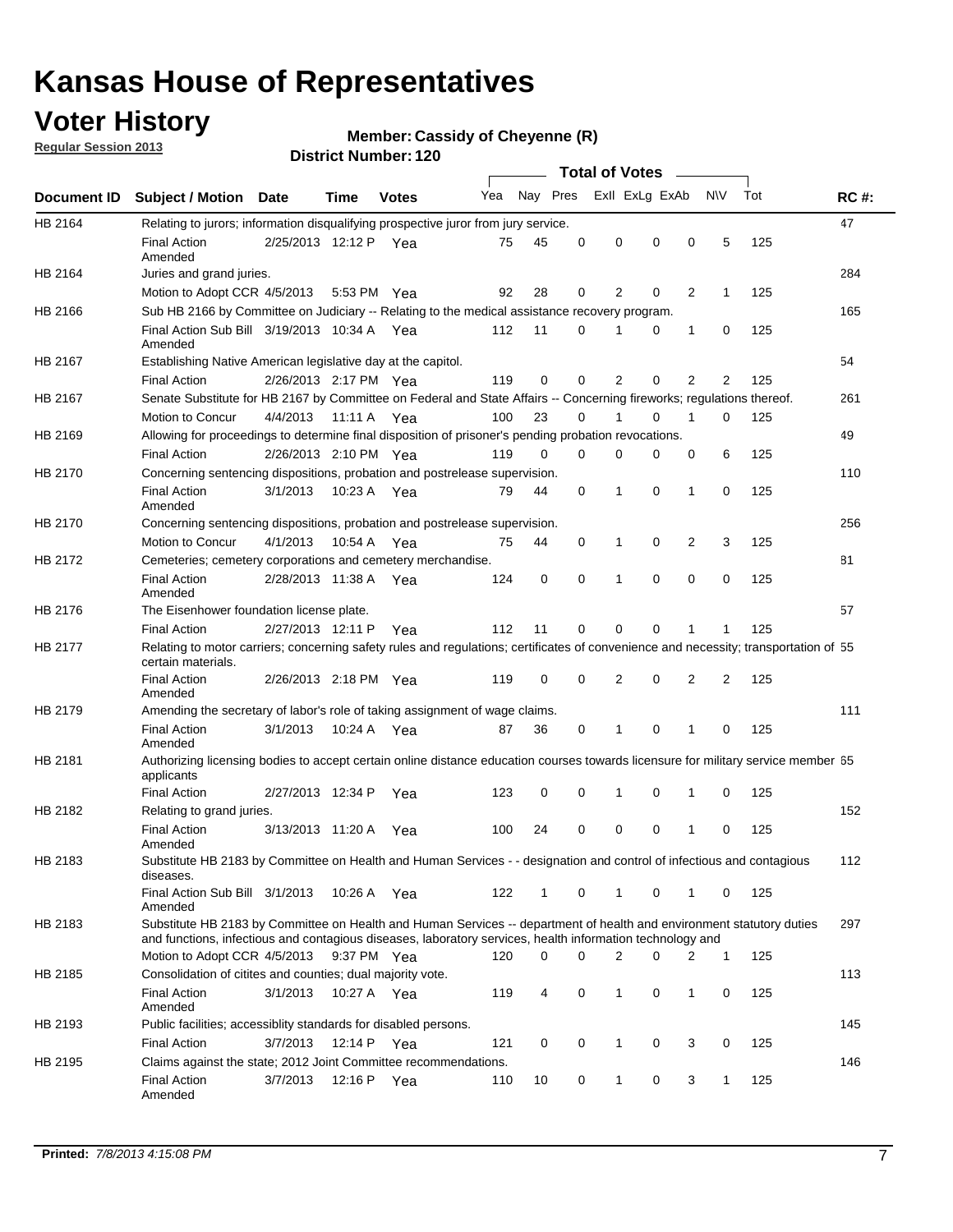### **Voter History**

**Member: Cassidy of Cheyenne (R)** 

**Regular Session 2013**

|                |                                                                                                                                                                             |                        |             |              |     |          |          | <b>Total of Votes</b> |   |              |            |     |             |
|----------------|-----------------------------------------------------------------------------------------------------------------------------------------------------------------------------|------------------------|-------------|--------------|-----|----------|----------|-----------------------|---|--------------|------------|-----|-------------|
| Document ID    | <b>Subject / Motion Date</b>                                                                                                                                                |                        | Time        | <b>Votes</b> | Yea | Nay Pres |          | Exll ExLg ExAb        |   |              | <b>N/A</b> | Tot | <b>RC#:</b> |
| HB 2197        | Kansas state high school activities association; membership of board of directors and executive board.                                                                      |                        |             |              |     |          |          |                       |   |              |            |     | 249         |
|                | Emergency Final<br><b>Action Amend</b>                                                                                                                                      | 3/26/2013 8:46 PM      |             | Nav          | 69  | 53       | 0        |                       | 0 | 2            | 0          | 125 |             |
| HB 2199        | Second amendment protection act.                                                                                                                                            |                        |             |              |     |          |          |                       |   |              |            |     | 157         |
|                | <b>Final Action</b><br>Amended                                                                                                                                              | 3/14/2013 11:34 A      |             | Yea          | 94  | 29       | 0        | 0                     | 0 | 2            | 0          | 125 |             |
| HB 2199        | Senate Substitute for HB 2199 by Committee on Federal and State Affairs--Secretary of Administration; successor; diretor of                                                 |                        |             |              |     |          |          |                       |   |              |            |     | 313         |
|                | accounts and reports; certain rules and regulations; Kansas liguor control act.                                                                                             |                        |             |              |     |          |          |                       |   |              |            |     |             |
|                | Motion to adopt CCR 5/22/2013 2:17 PM Yea                                                                                                                                   |                        |             |              | 89  | 23       | 0        | 1                     | 0 | 12           | 0          | 125 |             |
| HB 2200        | Executive chief information technology officer; office of information tehcnology services.                                                                                  |                        |             |              |     |          |          |                       |   |              |            |     | 114         |
|                | <b>Final Action</b><br>Amended                                                                                                                                              | 3/1/2013               | 10:28 A     | Yea          | 121 | 2        | 0        | 1                     | 0 | 1            | 0          | 125 |             |
| HB 2201        | Telecommunications; regulation by the state corporation commission and distributions from the Kansas universal service<br>fund.                                             |                        |             |              |     |          |          |                       |   |              |            |     | 33          |
|                | <b>Final Action</b><br>Amended                                                                                                                                              | 2/18/2013 11:24 A      |             | Yea          | 118 | 1        | 0        | 2                     | 0 | 4            | 0          | 125 |             |
| HB 2201        | Telecommunications; regulation by the state corporation commission and distributions from the Kansas universal service<br>fund.                                             |                        |             |              |     |          |          |                       |   |              |            |     | 278         |
|                | Motion to Adopt CCR 4/5/2013                                                                                                                                                |                        | 12:57 P     | Yea          | 99  | 20       | 0        | 2                     | 0 | 3            | 1          | 125 |             |
| HB 2202        | Providing automatic relief from certain motor carrier restrictions upon the governor's declaration of emergency.                                                            |                        |             |              |     |          |          |                       |   |              |            |     | 44          |
|                | <b>Final Action</b><br>Amended                                                                                                                                              | 2/20/2013 12:25 P      |             | Yea          | 122 | 0        | 0        | 0                     | 0 | 0            | 3          | 125 |             |
| HB 2203        | Relating to exercise of religion.                                                                                                                                           |                        |             |              |     |          |          |                       |   |              |            |     | 115         |
|                | <b>Final Action</b><br>Amended                                                                                                                                              | 3/1/2013               | 10:31 A     | Yea          | 109 | 14       | 0        | 1                     | 0 | 1            | 0          | 125 |             |
| HB 2203        | Relating to exercise of religion.                                                                                                                                           |                        |             |              |     |          |          |                       |   |              |            |     | 200         |
|                | Motion to Concur                                                                                                                                                            | 3/25/2013 9:41 AM      |             | Yea          | 109 | 12       | 0        | 2                     | 0 | 2            | 0          | 125 |             |
| HB 2204        | Relating to redemption of real property.                                                                                                                                    |                        |             |              |     |          |          |                       |   |              |            |     | 116         |
|                | <b>Final Action</b><br>Amended                                                                                                                                              | 3/1/2013               | 10:32 A     | Yea          | 123 | 0        | 0        | 1                     | 0 | 1            | 0          | 125 |             |
| HB 2204        | Extending the judicial branch surcharge for two years.                                                                                                                      |                        |             |              |     |          |          |                       |   |              |            |     | 308         |
|                | Motion to adopt CCR 5/13/2013 10:38 A                                                                                                                                       |                        |             | Yea          | 121 | 1        | 0        | 0                     | 0 | 3            | 0          | 125 |             |
| HB 2205        | Adoption hearings; time and waiver of notice.                                                                                                                               |                        |             |              |     |          |          |                       |   |              |            |     | 117         |
|                | <b>Final Action</b><br>Amended                                                                                                                                              | 3/1/2013               | 10:33 A Yea |              | 123 | 0        | 0        | 1                     | 0 | 1            | 0          | 125 |             |
| HB 2207        | Substitute HB 2207 by Committee on Agriculture and Natural Resources--Amending provisions relating to the regulation and<br>certification of animal feeding facilities.     |                        |             |              |     |          |          |                       |   |              |            |     | 56          |
|                | Final Action Sub Bill 2/26/2013 2:20 PM Yea                                                                                                                                 |                        |             |              | 119 | 0        | 0        | 2                     | 0 | 2            | 2          | 125 |             |
| <b>HB 2207</b> | Substitute HB 2207 by Committee on Agriculture and Natural Resources--Amending provisions relating to the regulation and 257<br>certification of animal feeding facilities. |                        |             |              |     |          |          |                       |   |              |            |     |             |
|                | Motion to Concur                                                                                                                                                            | 4/1/2013 2:23 PM Yea   |             |              | 119 | 0        | 0        | 1                     | 0 | 3            | 2          | 125 |             |
| HB 2209        | Amendments to the Kansas offender registration act.                                                                                                                         |                        |             |              |     |          |          |                       |   |              |            |     | 66          |
|                | <b>Final Action</b><br>Amended                                                                                                                                              | 2/27/2013 12:35 P Yea  |             |              | 123 | 0        | 0        | $\mathbf{1}$          | 0 | $\mathbf{1}$ | 0          | 125 |             |
| HB 2210        | Elections; change of party affiliation.                                                                                                                                     |                        |             |              |     |          |          |                       |   |              |            |     | 132         |
|                | <b>Emergency Final</b><br><b>Action Amend</b>                                                                                                                               | 3/1/2013               | 1:02 PM Yea |              | 72  | 49       | 0        |                       | 0 | 1            | 2          | 125 |             |
| HB 2212        | Concerning the requirements to receiving a service grant through the veterans claims assistance program.                                                                    |                        |             |              |     |          |          |                       |   |              |            |     | 118         |
|                | Final Action                                                                                                                                                                | 3/1/2013               |             | 10:34 A Yea  | 123 | 0        | 0        | $\mathbf{1}$          | 0 | 1            | 0          | 125 |             |
| HB 2213        | Member elections and retirement benefit determinations and one-time payments under KPERS act of 2015.                                                                       |                        |             |              |     |          |          |                       |   |              |            |     | 27          |
|                | <b>Final Action</b><br>Amended                                                                                                                                              | 2/15/2013 11:19 A ExAb |             |              | 115 | 0        | 0        | 2                     | 2 | 3            | 3          | 125 |             |
| HB 2213        | Member elections and retirement benefit determinations and one-time payments under KPERS act of 2015.                                                                       |                        |             |              |     |          |          |                       |   |              |            |     | 311         |
|                | Motion to adopt CCR 5/20/2013 2:11 PM Yea                                                                                                                                   |                        |             |              | 104 | $\Omega$ | $\Omega$ | 1                     | 0 | 16           | 4          | 125 |             |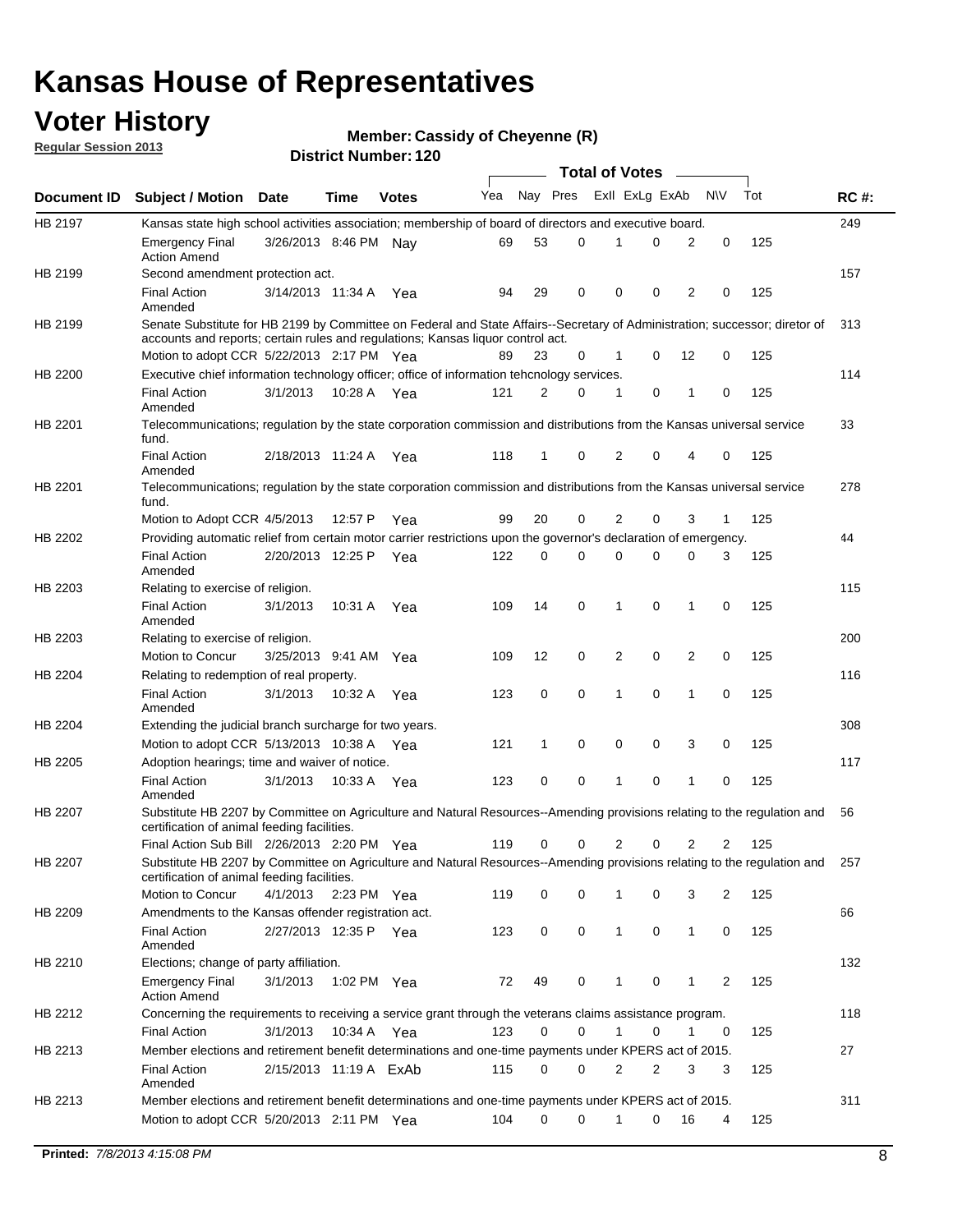### **Voter History**

**Member: Cassidy of Cheyenne (R)** 

**Regular Session 2013**

|                    |                                                                                                                                                                                                       |                        |             | וסוטג וישווווער ובט |     |              |          | <b>Total of Votes</b> |                         | $\sim$         |           |     |             |
|--------------------|-------------------------------------------------------------------------------------------------------------------------------------------------------------------------------------------------------|------------------------|-------------|---------------------|-----|--------------|----------|-----------------------|-------------------------|----------------|-----------|-----|-------------|
| <b>Document ID</b> | <b>Subject / Motion Date</b>                                                                                                                                                                          |                        | <b>Time</b> | <b>Votes</b>        | Yea |              |          |                       | Nay Pres Exll ExLg ExAb |                | <b>NV</b> | Tot | <b>RC#:</b> |
| HB 2216            | Repealing certain joint committees and amending related statutes; amending the joint committees on special claims against<br>the state.                                                               |                        |             |                     |     |              |          |                       |                         |                |           |     | 119         |
|                    | <b>Final Action</b><br>Amended                                                                                                                                                                        | 3/1/2013               | 10:36 A     | Yea                 | 91  | 32           | 0        | 1                     | 0                       | 1              | 0         | 125 |             |
| HB 2216            | Repealing certain joint committees and amending related statutes; amending the joint committees on special claims against<br>the state.                                                               |                        |             |                     |     |              |          |                       |                         |                |           |     | 323         |
|                    | Motion to adopt CCR 6/2/2013                                                                                                                                                                          |                        | 12:18 A     | Nav                 | 81  | 28           | 0        | 1                     | 0                       | 6              | 9         | 125 |             |
| HB 2217            | Creating the crime of female genital mutilation and setting the penalty.                                                                                                                              |                        |             |                     |     |              |          |                       |                         |                |           |     | 120         |
|                    | <b>Final Action</b><br>Amended                                                                                                                                                                        | 3/1/2013               | 10:37 A Yea |                     | 123 | 0            | 0        | 1                     | 0                       | 1              | 0         | 125 |             |
| HB 2218            | Driving under the influence of alcohol or drugs; tests; implied consent; administrative hearings.                                                                                                     |                        |             |                     |     |              |          |                       |                         |                |           |     | 82          |
|                    | <b>Final Action</b>                                                                                                                                                                                   | 2/28/2013 11:40 A      |             | Yea                 | 124 | 0            | $\Omega$ | 1                     | 0                       | 0              | 0         | 125 |             |
| HB 2218            | Driving under the influence of alcohol or drugs; boating under the influence of alcohol or drugs; tests; implied consent;<br>administrative hearings; aggravated battery DUI.                         |                        |             |                     |     |              |          |                       |                         |                |           |     | 303         |
|                    | Motion to adopt CCR 5/9/2013                                                                                                                                                                          |                        | 11:46 A     | Yea                 | 120 | 2            | 0        | 1                     | 0                       | 1              | 1         | 125 |             |
| HB 2221            | Enacting the equal access act; school employees; professional employees organization.                                                                                                                 |                        |             |                     |     |              |          |                       |                         |                |           |     | 83          |
|                    | <b>Final Action</b>                                                                                                                                                                                   | 2/28/2013 11:42 A      |             | Yea                 | 71  | 53           | 0        | 1                     | 0                       | 0              | 0         | 125 |             |
| <b>HB 2222</b>     | School districts; bullying policies.<br>Emergency Final                                                                                                                                               | 3/1/2013               | 1:13 PM Yea |                     | 119 | $\mathbf{1}$ | 1        | 1                     | 0                       | 1              | 2         | 125 | 141         |
|                    | <b>Action Amend</b>                                                                                                                                                                                   |                        |             |                     |     |              |          |                       |                         |                |           |     |             |
| HB 2228            | Decreased employer payments to group insurance reserve fund for KPERS plan of death and long-term disability benefits<br>during fiscal years 2014 and 2015.                                           |                        |             |                     |     |              |          |                       |                         |                |           |     | 28          |
|                    | <b>Final Action</b><br>Amended                                                                                                                                                                        | 2/15/2013 11:21 A ExAb |             |                     | 115 | 0            | 0        | 2                     | 2                       | 3              | 3         | 125 |             |
| HB 2231            | Substitute HB 2231 by Committee on Appropriations - Appropriations for FY 2014, FY 2015, FY 2016, FY 2017 and FY 2018<br>for various state agencies; capital improvement projects.                    |                        |             |                     |     |              |          |                       |                         |                |           |     | 177         |
|                    | Final Action Sub Bill 3/20/2013 10:29 A<br>Amended                                                                                                                                                    |                        |             | Yea                 | 68  | 55           | 0        |                       | 0                       | 1              | 0         | 125 |             |
| HB 2234            | Contracts between the Kansas turnpike authority and the Kansas department of transportation.                                                                                                          |                        |             |                     |     |              |          |                       |                         |                |           |     | 151         |
|                    | <b>Final Action</b><br>Amended                                                                                                                                                                        | 3/11/2013 11:16 A Yea  |             |                     | 81  | 41           | $\Omega$ | 0                     | 1                       | $\overline{2}$ | 0         | 125 |             |
| HB 2234            | Naming the secretary of transportation as the director of operations of the Kansas turnpike authority; pertaining to certain<br>contracts between the authority and the department of transportation. |                        |             |                     |     |              |          |                       |                         |                |           |     | 299         |
|                    | Motion to Adopt CCR 4/5/2013                                                                                                                                                                          |                        | 10:12 P     | Yea                 | 76  | 44           | 0        | 2                     | 0                       | 2              | 1         | 125 |             |
| HB 2244            | Taxation of watercraft.<br><b>Emergency Final</b>                                                                                                                                                     | 3/26/2013 8:49 PM Yea  |             |                     | 107 | 15           | 0        | 1                     | 0                       | 2              | 0         | 125 | 250         |
|                    | <b>Action Amend</b>                                                                                                                                                                                   |                        |             |                     |     |              |          |                       |                         |                |           |     |             |
| HB 2249            | City annexation of fire district land; double taxation; refund.                                                                                                                                       |                        |             |                     |     |              |          |                       |                         |                |           |     | 121         |
|                    | Final Action 3/1/2013 10:39 A Yea<br>Amended                                                                                                                                                          |                        |             |                     | 101 | 22           | 0        | $\mathbf{1}$          | 0                       | $\mathbf{1}$   | 0         | 125 |             |
| HB 2249            | Certain property issues; fire districts; historic preservation; solid waste.                                                                                                                          |                        |             |                     |     |              |          |                       |                         |                |           |     | 310         |
|                    | Motion to Adopt CCR 5/17/2013 10:25 A FxAb                                                                                                                                                            |                        |             |                     | 92  | 18           | 0        | 1                     | 0                       | 14             | 0         | 125 |             |
| HB 2252            | Eliminating the statute of limitations for prosecutions of rape and aggravated criminal sodomy.                                                                                                       |                        |             |                     |     |              |          |                       |                         |                |           |     | 122         |
|                    | Final Action<br>Amended                                                                                                                                                                               | 3/1/2013               |             | 10:40 A Yea         | 123 | 0            | 0        | 1                     | 0                       | $\mathbf{1}$   | 0         | 125 |             |
| HB 2253            | Abortion; prohibiting funding for abortion services; amending late-term abortion and woman's- right-to-know statutes.                                                                                 |                        |             |                     |     |              |          |                       |                         |                |           |     | 178         |
|                    | <b>Final Action</b><br>Amended                                                                                                                                                                        | 3/20/2013 10:31 A Yea  |             |                     | 92  | 31           | 0        | 1                     | 0                       | 1              | 0         | 125 |             |
| HB 2253            | Abortion; prohibiting funding for abortion services; amending late-term abortion and woman's- right-to-know statutes.                                                                                 |                        |             |                     |     |              |          |                       |                         |                |           |     | 301         |
|                    | Motion to Adopt CCR 4/5/2013                                                                                                                                                                          |                        | 10:34 P     | Yea                 | 90  | 30           | 0        | 2                     | 0                       | 2              | 1         | 125 |             |
| HB 2255            | Economic development; investments in telecommunications machinery and equipment.                                                                                                                      |                        |             |                     |     |              |          |                       |                         |                |           |     | 142         |
|                    | EFA Sub Bill<br>Amended                                                                                                                                                                               | 3/1/2013               |             | 1:15 PM $\;$ Yea    | 116 | 5            | 0        | 1                     | 0                       | 1              | 2         | 125 |             |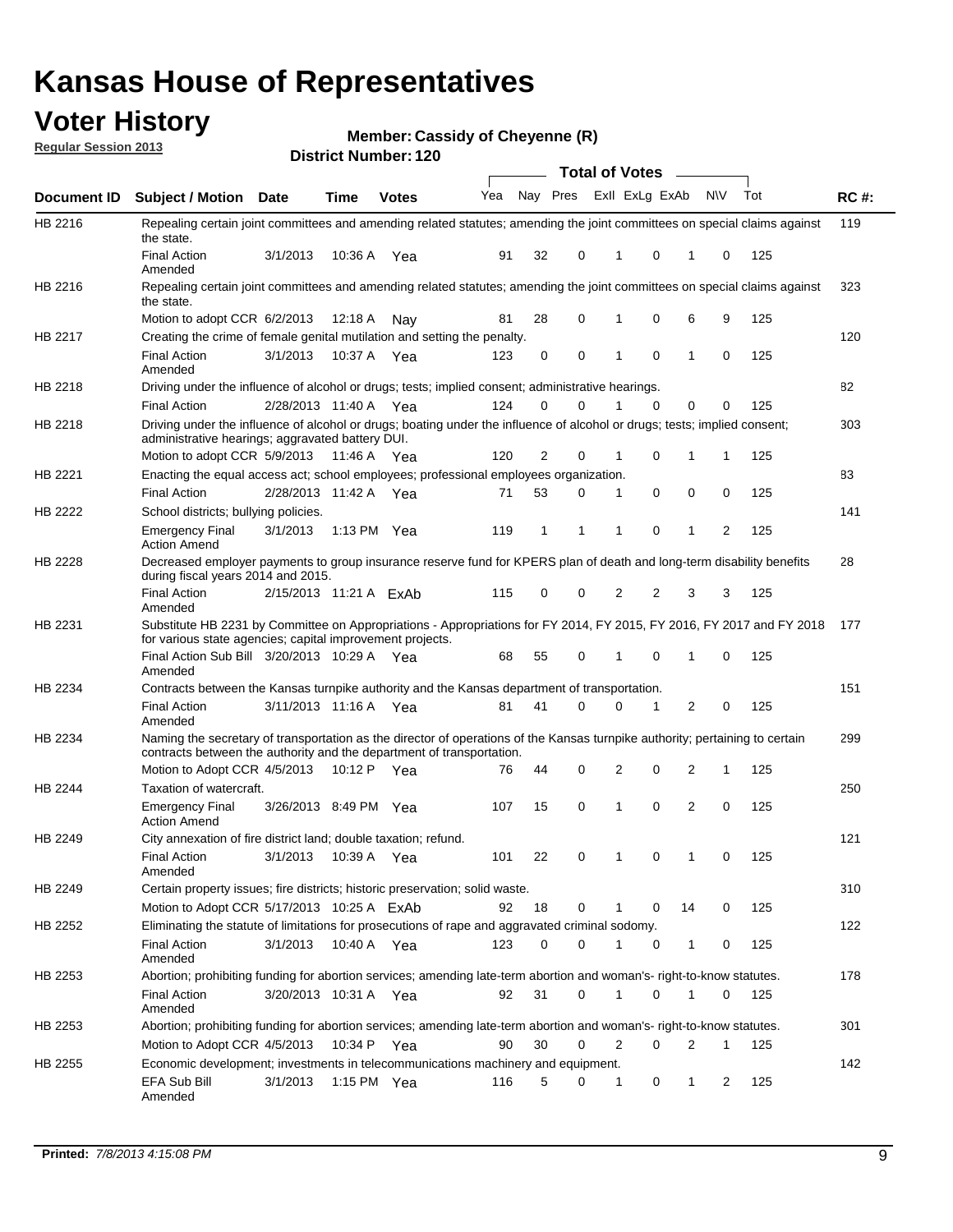### **Voter History**

**Member: Cassidy of Cheyenne (R)** 

**Regular Session 2013**

|                    |                                                                                                                                                                                       |                       |             | різитет і чинност. ТZV |     |              |             | <b>Total of Votes</b> |              | $\sim$       |                |     |     |
|--------------------|---------------------------------------------------------------------------------------------------------------------------------------------------------------------------------------|-----------------------|-------------|------------------------|-----|--------------|-------------|-----------------------|--------------|--------------|----------------|-----|-----|
| <b>Document ID</b> | <b>Subject / Motion Date</b>                                                                                                                                                          |                       | Time        | <b>Votes</b>           | Yea | Nay Pres     |             | Exll ExLg ExAb        |              |              | <b>NV</b>      | Tot | RC# |
| HB 2259            | Domestic relations; relating to dissolution of marriage;                                                                                                                              |                       |             |                        |     |              |             |                       |              |              |                |     | 58  |
|                    | <b>Final Action</b>                                                                                                                                                                   | 2/27/2013 12:12 P     |             | Yea                    | 123 | 0            | 0           | 1                     | 0            | 1            | 0              | 125 |     |
| HB 2261            | Authorizing the expenditure of unencumbered balances held by school district; removing the cap for contingency reserve<br>fund.                                                       |                       |             |                        |     |              |             |                       |              |              |                |     | 48  |
|                    | <b>Final Action</b><br>Amended                                                                                                                                                        | 2/25/2013 12:13 P     |             | Yea                    | 120 | 0            | 0           | 0                     | 0            | 0            | 5              | 125 |     |
| HB 2261            | School districts; expenditure of unencumbered bala ces; removing the cap for contingency reserve fund; establishing celebrate 305<br>freedom week; bullying policies. ies.            |                       |             |                        |     |              |             |                       |              |              |                |     |     |
|                    | Motion to adopt CCR 5/9/2013 2:25 PM Yea                                                                                                                                              |                       |             |                        | 119 | 1            | 0           |                       | 0            | 4            | 0              | 125 |     |
| HB 2262            | Substitute HB 2262 by Committee on Appropriations - Amending the percentage amount that is deposited into the oil and gas 210<br>valuation depletion trust fund from 12.41% to 8.25%. |                       |             |                        |     |              |             |                       |              |              |                |     |     |
|                    | Final Action Sub Bill 3/26/2013 9:58 AM Yea                                                                                                                                           |                       |             |                        | 96  | 23           | 0           |                       | 0            | 5            | 0              | 125 |     |
| HB 2267            | Income tax, credits, high performance incentive program; subtraction modifications, certain expenses related to living dinor<br>organ donations.                                      |                       |             |                        |     |              |             |                       |              |              |                |     | 252 |
|                    | <b>Emergency Final</b><br><b>Action Amend</b>                                                                                                                                         | 3/26/2013 8:52 PM Yea |             |                        | 106 | 16           | 0           | 1                     | 0            | 2            | 0              | 125 |     |
| HB 2269            | John Bower memorial highway.                                                                                                                                                          |                       |             |                        |     |              |             |                       |              |              |                |     | 84  |
|                    | <b>Final Action</b><br>Amended                                                                                                                                                        | 2/28/2013 11:44 A Yea |             |                        | 114 | 10           | 0           | 1                     | $\mathbf 0$  | 0            | 0              | 125 |     |
| HB 2272            | Exempting IRB-purchased property from property taxatin without state ownerhsip requirement.                                                                                           |                       |             |                        |     |              |             |                       |              |              |                |     | 123 |
|                    | <b>Final Action</b>                                                                                                                                                                   | 3/1/2013              | 10:41 A     | Yea                    | 123 | 0            | 0           | 1                     | 0            | $\mathbf{1}$ | 0              | 125 |     |
| HB 2278            | Creating a penalty enhancement for the theft or burglary of a firearm.                                                                                                                |                       |             |                        |     |              |             |                       |              |              |                |     | 135 |
|                    | <b>Emergency Final</b><br><b>Action Amend</b>                                                                                                                                         | 3/1/2013              | 1:06 PM Yea |                        | 117 | 4            | $\mathbf 0$ | 1                     | $\Omega$     | 1            | 2              | 125 |     |
| HB 2280            | School districts; establishing celebrate freedom week and related curriculum.                                                                                                         |                       |             |                        |     |              |             |                       |              |              |                |     | 140 |
|                    | <b>Emergency Final</b><br><b>Action Amend</b>                                                                                                                                         | 3/1/2013              | 1:12 PM Nav |                        | 95  | 25           | 1           | 1                     | 0            | 1            | 2              | 125 |     |
| HB 2294            | Kansas uniform securities act.                                                                                                                                                        |                       |             |                        |     |              |             |                       |              |              |                |     | 124 |
|                    | <b>Final Action</b>                                                                                                                                                                   | 3/1/2013              | 10:42 A     | Yea                    | 123 | 0            | 0           | 1                     | 0            | 1            | 0              | 125 |     |
| HB 2296            | Campaign finance; permitted uses of campaign funds.                                                                                                                                   |                       |             |                        |     |              |             |                       |              |              |                |     | 148 |
|                    | <b>Final Action</b>                                                                                                                                                                   | 3/8/2013              | 11:12 A Yea |                        | 120 | $\mathbf{1}$ | 0           | 0                     | $\mathbf{1}$ | 2            | $\mathbf{1}$   | 125 |     |
| HB 2298            | Amending the crimes of interference with law enforcement and giving a false alarm.                                                                                                    |                       |             |                        |     |              |             |                       |              |              |                |     | 136 |
|                    | <b>Emergency Final</b><br>Action                                                                                                                                                      | 3/1/2013              | 1:07 PM Yea |                        | 121 | 0            | 0           | 1                     | 0            | 1            | $\overline{2}$ | 125 |     |
| HB 2302            | Relating to drug screening, criminal history record check and fingerprinting of certain persons and employees.                                                                        |                       |             |                        |     |              |             |                       |              |              |                |     | 85  |
|                    | <b>Final Action</b><br>Amended                                                                                                                                                        | 2/28/2013 11:45 A     |             | Yea                    | 124 | $\Omega$     | $\Omega$    | 1                     | 0            | 0            | 0              | 125 |     |
| HB 2303            | Relating to drivier's license fees; driving under the influence equipment fund.                                                                                                       |                       |             |                        |     |              |             |                       |              |              |                |     | 125 |
|                    | <b>Final Action</b><br>Amended                                                                                                                                                        | 3/1/2013              | 10:44 A     | Yea                    | 113 | 10           | 0           | 1                     | 0            | 1            | 0              | 125 |     |
| HB 2305            | Kansas storage tank act and containment of underground storage tanks.                                                                                                                 |                       |             |                        |     |              |             |                       |              |              |                |     | 126 |
|                    | <b>Final Action</b>                                                                                                                                                                   | 3/1/2013              | 10:45 A     | Yea                    | 123 | 0            | 0           | 1                     | 0            | 1            | 0              | 125 |     |
| HB 2305            | Kansas storage tank act and containment of underground storage tanks.                                                                                                                 |                       |             |                        |     |              |             |                       |              |              |                |     | 197 |
|                    | Motion to Concur                                                                                                                                                                      | 3/22/2013 11:36 A     |             | Yea                    | 119 | 0            | 0           | 2                     | 0            | 3            | $\mathbf{1}$   | 125 |     |
| HB 2311            | Increasing delinquent registration fees.                                                                                                                                              |                       |             |                        |     |              |             |                       |              |              |                |     | 127 |
|                    | <b>Final Action</b>                                                                                                                                                                   | 3/1/2013              | 10:50 A     | Yea                    | 24  | 99           | 0           | 1                     | 0            | 1            | 0              | 125 |     |
| HB 2312            | Kansas uninsurable health insurance plan; increase in life time limit.                                                                                                                |                       |             |                        |     |              |             |                       |              |              |                |     | 95  |
|                    | <b>Final Action</b>                                                                                                                                                                   | 3/1/2013              | 9:53 AM Yea |                        | 123 | 0            | 0           | 1                     | 0            | 1            | 0              | 125 |     |
| HB 2318            | Authorizing use of motorcycle headlamp modulation systems and side lamps.                                                                                                             |                       |             |                        |     |              |             |                       |              |              |                |     | 128 |
|                    | <b>Final Action</b><br>Amended                                                                                                                                                        | 3/1/2013              | 10:52 A     | Yea                    | 123 | 0            | 0           | 1                     | 0            | 1            | 0              | 125 |     |
| HB 2318            | Authorizing use of motorcycle headlamp modulation systems and side lamps.                                                                                                             |                       |             |                        |     |              |             |                       |              |              |                |     | 201 |
|                    | Motion to Concur                                                                                                                                                                      | 3/25/2013 9:44 AM Yea |             |                        | 121 | 0            | 0           | 2                     | 0            | 2            | 0              | 125 |     |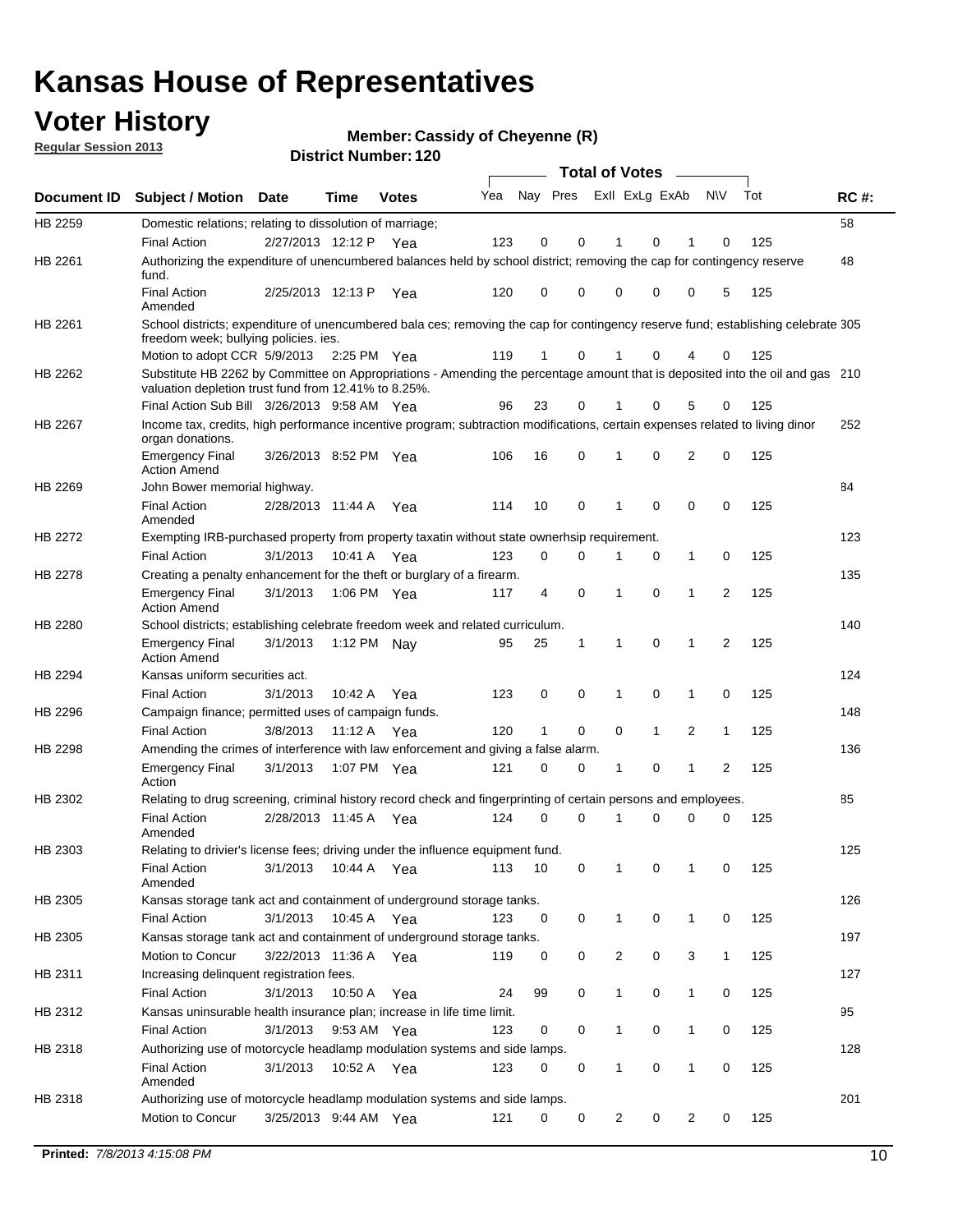### **Voter History**

**Regular Session 2013**

#### **Member: Cassidy of Cheyenne (R)**

|             |                                                                                                                                                                                             |                       |             |               |     |             |             | <b>Total of Votes</b> |             |                |             |     |             |
|-------------|---------------------------------------------------------------------------------------------------------------------------------------------------------------------------------------------|-----------------------|-------------|---------------|-----|-------------|-------------|-----------------------|-------------|----------------|-------------|-----|-------------|
| Document ID | <b>Subject / Motion</b>                                                                                                                                                                     | Date                  | Time        | <b>Votes</b>  | Yea | Nay Pres    |             | Exll ExLg ExAb        |             |                | <b>NV</b>   | Tot | <b>RC#:</b> |
| HB 2319     | Creating the coalition of innovative districts act.                                                                                                                                         |                       |             |               |     |             |             |                       |             |                |             |     | 149         |
|             | <b>Final Action</b><br>Amended                                                                                                                                                              | 3/8/2013              | 11:17 A     | Yea           | 74  | 47          | 0           | 0                     | 1           | 3              | 0           | 125 |             |
| HB 2319     | Creating the coalition of innovative districts act.                                                                                                                                         |                       |             |               |     |             |             |                       |             |                |             |     | 279         |
|             | Motion to Adopt CCR 4/5/2013                                                                                                                                                                |                       | 1:03 PM Yea |               | 71  | 47          | 0           | 2                     | 0           | 3              | 2           | 125 |             |
| HB 2322     | Relating to the division of health of the department of health and environment.                                                                                                             |                       |             |               |     |             |             |                       |             |                |             |     | 86          |
|             | <b>Final Action</b><br>Amended                                                                                                                                                              | 2/28/2013 11:46 A Yea |             |               | 118 | 6           | 0           | 1                     | 0           | 0              | 0           | 125 |             |
| HB 2326     | VoIP and IP enabled services.                                                                                                                                                               |                       |             |               |     |             |             |                       |             |                |             |     | 129         |
|             | <b>Final Action</b><br>Amended                                                                                                                                                              | 3/1/2013              | 10:53 A     | Yea           | 123 | $\mathbf 0$ | 0           | 1                     | $\mathbf 0$ | 1              | $\mathbf 0$ | 125 |             |
| HB 2338     | Courts; docket fees.                                                                                                                                                                        |                       |             |               |     |             |             |                       |             |                |             |     | 211         |
|             | <b>Final Action</b><br>Amended                                                                                                                                                              | 3/26/2013 10:00 A     |             | Yea           | 67  | 52          | 0           | $\mathbf 1$           | 0           | 5              | 0           | 125 |             |
| HB 2339     | Allowing insurers to return premiums to a policyholder separate from the notice of an adverse underwriting decision.                                                                        |                       |             |               |     |             |             |                       |             |                |             |     | 67          |
|             | <b>Final Action</b>                                                                                                                                                                         | 2/28/2013 11:16 A Yea |             |               | 124 | 0           | 0           | 1                     | 0           | 0              | 0           | 125 |             |
| HB 2339     | Combining life insurance with certain additional health related riders, insurance agents-lines of insurance, health insurance for 287<br>certain firefighters and law enforcement officers. |                       |             |               |     |             |             |                       |             |                |             |     |             |
|             | Motion to Adopt CCR 4/5/2013 7:15 PM Yea                                                                                                                                                    |                       |             |               | 116 | 4           | 0           | 2                     | 0           | 2              | 1           | 125 |             |
| HB 2343     | Relating to the secretary of health and environment; office of laboratory services.                                                                                                         |                       |             |               |     |             |             |                       |             |                |             |     | 130         |
|             | <b>Final Action</b>                                                                                                                                                                         | 3/1/2013              | 10:54 A Yea |               | 89  | 34          | 0           | $\mathbf{1}$          | 0           | 1              | 0           | 125 |             |
| HB 2349     | School districts; audit by legislative post audit committee.                                                                                                                                |                       |             |               |     |             |             |                       |             |                |             |     | 87          |
|             | <b>Final Action</b><br>Amended                                                                                                                                                              | 2/28/2013 11:48 A Yea |             |               | 120 | 4           | 0           | 1                     | $\Omega$    | $\Omega$       | 0           | 125 |             |
| HB 2349     | School districts; audit by legislative post audit committee.                                                                                                                                |                       |             |               |     |             |             |                       |             |                |             |     | 291         |
|             | Motion to Concur                                                                                                                                                                            | 4/5/2013              |             | 7:55 PM Yea   | 118 | 2           | 0           | 2                     | 0           | 2              | 1           | 125 |             |
| HB 2352     | Maximum benefits increased for certain members of the Kansas police and firemen's retirement system.                                                                                        |                       |             |               |     |             |             |                       |             |                |             |     | 88          |
|             | <b>Final Action</b>                                                                                                                                                                         | 2/28/2013 11:49 A     |             | Yea           | 124 | 0           | 0           | 1                     | 0           | 0              | 0           | 125 |             |
| HB 2353     | Adding certain controlled substances as schedule I drugs.                                                                                                                                   |                       |             |               |     |             |             |                       |             |                |             |     | 138         |
|             | <b>Emergency Final</b><br>Action                                                                                                                                                            | 3/1/2013              |             | 1:09 PM Yea   | 121 | $\mathbf 0$ | $\mathbf 0$ | 1                     | 0           | 1              | 2           | 125 |             |
| HB 2357     | 242nd engineer company ae" KS army national guard ae" membrial highway.                                                                                                                     |                       |             |               |     |             |             |                       |             |                |             |     | 96          |
|             | <b>Final Action</b>                                                                                                                                                                         | 3/1/2013              |             | 9:54 AM Yea   | 123 | 0           | 0           | 1                     | 0           | 1              | 0           | 125 |             |
| HB 2357     | 242nd engineer company-KS army national guard- highway.                                                                                                                                     |                       |             |               |     |             |             |                       |             |                |             |     | 202         |
|             | Motion to Concur                                                                                                                                                                            | 3/25/2013 9:47 AM Yea |             |               | 121 | $\mathbf 0$ | $\mathbf 0$ | $\overline{2}$        | $\mathbf 0$ | $\overline{2}$ | 0           | 125 |             |
| HB 2363     | Exempting certain aggregate mining operations from department of health and environment regulations.                                                                                        |                       |             |               |     |             |             |                       |             |                |             |     | 131         |
|             | <b>Final Action</b><br>Amended                                                                                                                                                              | 3/1/2013              | 10:56 A     | Yea           | 123 | 0           | 0           | 1                     | 0           | 1              | 0           | 125 |             |
| HB 2363     | Water; wastewater regulations for sand and gravel; streams, dams and water obstructions.                                                                                                    |                       |             |               |     |             |             |                       |             |                |             |     | 280         |
|             | Motion to Adopt CCR 4/5/2013                                                                                                                                                                |                       |             | 1:10 PM $Yea$ | 119 | 0           | 0           | 2                     | 0           | 3              | 1           | 125 |             |
| HB 2368     | Relating to the governor's mental health services planning council.<br><b>Emergency Final</b>                                                                                               | 3/1/2013              |             | 1:08 PM Yea   | 121 | 0           | 0           | $\mathbf{1}$          | 0           | 1              | 2           | 125 | 137         |
| HB 2377     | <b>Action Amend</b><br>Relating to court fees and costs; judicial branch surcharge fund.                                                                                                    |                       |             |               |     |             |             |                       |             |                |             |     | 212         |
|             | <b>Final Action</b>                                                                                                                                                                         | 3/26/2013 10:01 A Yea |             |               | 118 | 1           | 0           |                       | 0           | 5              | 0           | 125 |             |
| HB 2378     | Sales tax exemption for sales of certain machinery and equipment used for surface mining activities.                                                                                        |                       |             |               |     |             |             |                       |             |                |             |     | 251         |
|             | <b>Emergency Final</b><br><b>Action Amend</b>                                                                                                                                               | 3/26/2013 8:51 PM Yea |             |               | 104 | 18          | 0           | 1                     | 0           | 2              | 0           | 125 |             |
| HB 2381     | Election campaign finance; removing certain limitations to contributions made during legislative sessions.                                                                                  |                       |             |               |     |             |             |                       |             |                |             |     | 198         |
|             | <b>Final Action</b>                                                                                                                                                                         | 3/25/2013 9:30 AM Yea |             |               | 100 | 21          | 0           | $\overline{2}$        | 0           | 2              | 0           | 125 |             |
|             | Amended                                                                                                                                                                                     |                       |             |               |     |             |             |                       |             |                |             |     |             |
| HB 2387     | Clarifying that felony murder is not a lesser included offense of capital murder.                                                                                                           |                       |             |               |     |             |             |                       |             |                |             |     | 213         |
|             | <b>Final Action</b>                                                                                                                                                                         | 3/26/2013 10:02 A     |             | Yea           | 117 | 2           | 0           | $\mathbf{1}$          | 0           | 5              | 0           | 125 |             |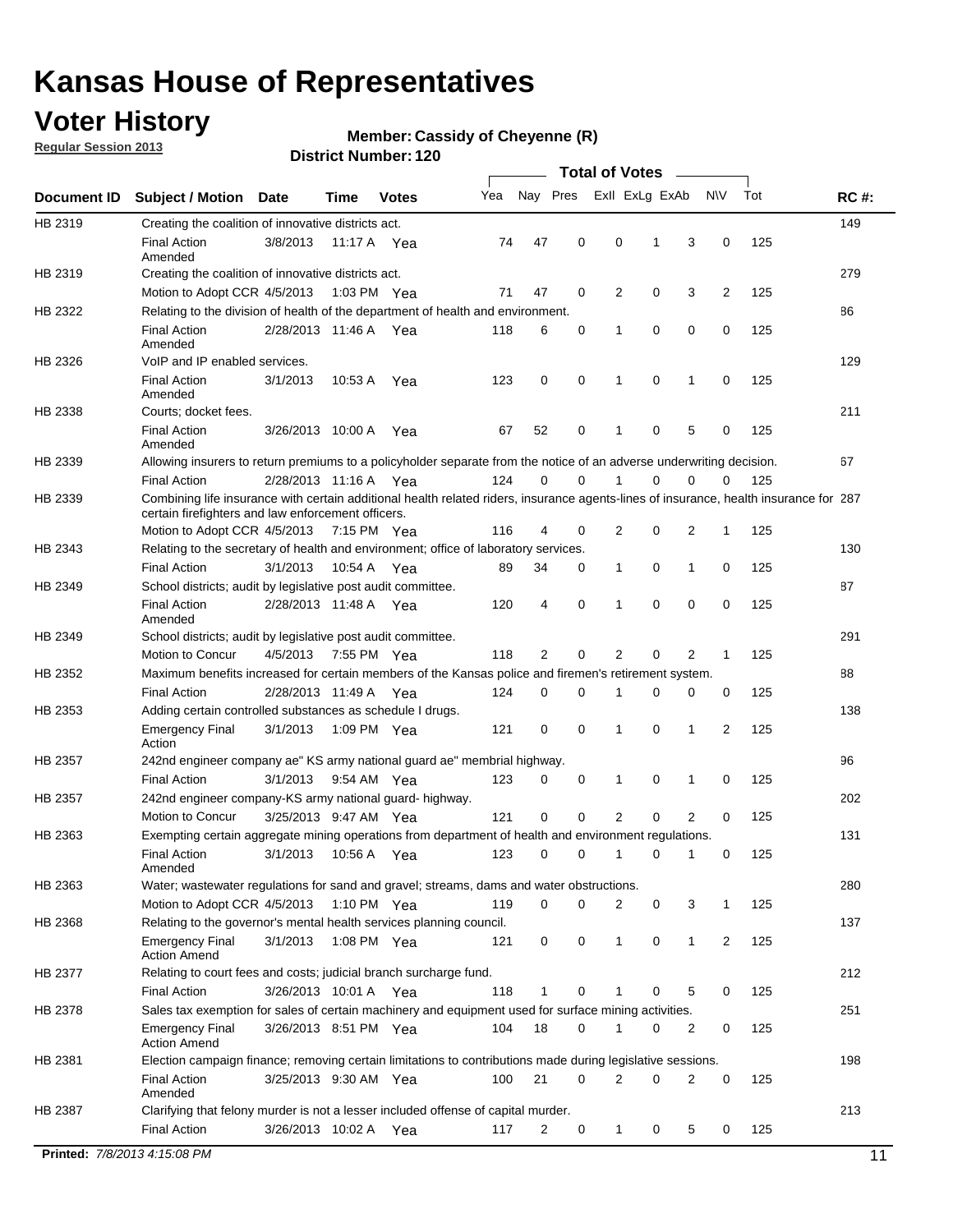### **Voter History**

**Member: Cassidy of Cheyenne (R)** 

**Regular Session 2013**

|                 |                                                                                                                                                                                                                                                  |                       |             |              |     |              |          | <b>Total of Votes</b> |   |   |              |     |             |
|-----------------|--------------------------------------------------------------------------------------------------------------------------------------------------------------------------------------------------------------------------------------------------|-----------------------|-------------|--------------|-----|--------------|----------|-----------------------|---|---|--------------|-----|-------------|
| Document ID     | Subject / Motion Date                                                                                                                                                                                                                            |                       | Time        | <b>Votes</b> | Yea | Nay Pres     |          | Exll ExLg ExAb        |   |   | <b>NV</b>    | Tot | <b>RC#:</b> |
| HB 2389         | Capital murder; notice of intent to seek the death penalty.                                                                                                                                                                                      |                       |             |              |     |              |          |                       |   |   |              |     | 214         |
|                 | <b>Final Action</b>                                                                                                                                                                                                                              | 3/26/2013 10:03 A     |             | Yea          | 118 | 1            | 0        | 1                     | 0 | 5 | 0            | 125 |             |
| HB 2391         | School finance; amount of tax levy authorized to finance ancillary school facilities.                                                                                                                                                            |                       |             |              |     |              |          |                       |   |   |              |     | 237         |
|                 | <b>Emergency Final</b><br><b>Action Amend</b>                                                                                                                                                                                                    | 3/26/2013 8:30 PM Yea |             |              | 64  | 57           | 0        | 1                     | 0 | 2 | 1            | 125 |             |
| HB 2391         | Senate Substitute for HB 2391 by Committee on Ways and Means - Creating the joint committee on uniform educational<br>standards oversight.                                                                                                       |                       |             |              |     |              |          |                       |   |   |              |     | 321         |
|                 | Sub Motion to Concur 6/1/2013                                                                                                                                                                                                                    |                       | 10:06 P     | Nav          | 55  | 58           | 0        | 0                     | 0 | 6 | 6            | 125 |             |
| HB 2396         | Allowing the secretary of administration to identify state owned real property as surplus property and establishing an appeals 253<br>process of such identification; also amending procedures for the disposition of state surplus real estate. |                       |             |              |     |              |          |                       |   |   |              |     |             |
|                 | <b>Emergency Final</b><br>Action Amend                                                                                                                                                                                                           | 3/26/2013 8:53 PM Yea |             |              | 122 | 0            | 0        |                       | 0 | 2 | 0            | 125 |             |
| HB 2403         | Issuing \$1,500,000,000 of pension obligation bonds to finance a portion of the unfunded actuarial liability of KPERS.                                                                                                                           |                       |             |              |     |              |          |                       |   |   |              |     | 236         |
|                 | <b>Final Action</b><br>Amended                                                                                                                                                                                                                   | 3/26/2013 8:29 PM Yea |             |              | 73  | 49           | 0        | 1                     | 0 | 2 | 0            | 125 |             |
| <b>HCR 5014</b> | Urging approval of the Presidential Permit application allowing the construction and operation of the TransCanada Keystone<br>XL Pipeline.                                                                                                       |                       |             |              |     |              |          |                       |   |   |              |     | 215         |
|                 | <b>Final Action</b>                                                                                                                                                                                                                              | 3/26/2013 10:05 A     |             | Yea          | 108 | 11           | 0        |                       | 0 | 5 | 0            | 125 |             |
| HR 6004         | Rules of House of Representatives, permanent rules of the 2013-2014 biennium.                                                                                                                                                                    |                       |             |              |     |              |          |                       |   |   |              |     | 4           |
|                 | <b>Final Action</b><br>Amended                                                                                                                                                                                                                   | 1/28/2013 11:09 A     |             | Yea          | 82  | 40           | 0        | 0                     | 0 | 3 | 0            | 125 |             |
| SB 1            | Legislative Post Audit; periodic audits of the State treasurer and the pooled money investment board.                                                                                                                                            |                       |             |              |     |              |          |                       |   |   |              |     | 216         |
|                 | <b>Final Action</b><br>Amended                                                                                                                                                                                                                   | 3/26/2013 10:06 A     |             | Yea          | 118 | 1            | 0        | 1                     | 0 | 5 | 0            | 125 |             |
| SB 16           | Kansas racketeer influenced and corrupt organization act, criminal street gangs.                                                                                                                                                                 |                       |             |              |     |              |          |                       |   |   |              |     | 217         |
|                 | <b>Final Action</b><br>Amended                                                                                                                                                                                                                   | 3/26/2013 10:12 A Yea |             |              | 74  | 45           | 0        | 1                     | 0 | 5 | 0            | 125 |             |
| SB 20           | Civil procedure; temporary restraining orders and poverty affidavits.                                                                                                                                                                            |                       |             |              |     |              |          |                       |   |   |              |     | 190         |
|                 | <b>Final Action</b><br>Amended                                                                                                                                                                                                                   | 3/22/2013 11:15 A     |             | Yea          | 119 | 0            | 0        | 2                     | 0 | 3 | 1            | 125 |             |
| SB 20           | Civil procedure; temporary restraining orders and poverty affidavits.                                                                                                                                                                            |                       |             |              |     |              |          |                       |   |   |              |     | 304         |
|                 | Motion to adopt CCR 5/9/2013                                                                                                                                                                                                                     |                       | 2:21 PM Yea |              | 119 | $\mathbf{1}$ | 0        | 1                     | 0 | 4 | 0            | 125 |             |
| SB 21           | Firearms; criminal possession of a firearm; expungement; personal and family protection act.                                                                                                                                                     |                       |             |              |     |              |          |                       |   |   |              |     | 255         |
|                 | <b>Emergency Final</b><br>Action                                                                                                                                                                                                                 | 3/26/2013 8:56 PM Yea |             |              | 119 | 3            | 0        |                       | 0 | 2 | 0            | 125 |             |
| SB 23           | Continuation of statewide tax levy for public schools.                                                                                                                                                                                           |                       |             |              |     |              |          |                       |   |   |              |     | 243         |
|                 | <b>Emergency Final</b><br><b>Action Amend</b>                                                                                                                                                                                                    | 3/26/2013 8:38 PM Yea |             |              | 122 | 0            | 0        | 1                     | 0 | 2 | 0            | 125 |             |
| <b>SB 23</b>    | School districts; sttewide tax levy for public schools; school finance amendments.                                                                                                                                                               |                       |             |              |     |              |          |                       |   |   |              |     | 296         |
|                 | Motion to Adopt CCR 4/5/2013 9:32 PM Yea                                                                                                                                                                                                         |                       |             |              | 119 | 1            | 0        | 2                     | 0 | 2 | 1            | 125 |             |
| <b>SB 24</b>    | Insurance - Risk-based capital requirements for property, casualty and life insurance companies.                                                                                                                                                 |                       |             |              |     |              |          |                       |   |   |              |     | 204         |
|                 | <b>Final Action</b>                                                                                                                                                                                                                              | 3/26/2013 9:50 AM Yea |             |              | 119 | 0            | 0        |                       | 0 | 5 | 0            | 125 |             |
| SB 25           | Insurance-Risk-based capital requirements for health organizations.                                                                                                                                                                              |                       |             |              |     |              |          |                       |   |   |              |     | 205         |
|                 | <b>Final Action</b>                                                                                                                                                                                                                              | 3/26/2013 9:51 AM Yea |             |              | 119 | 0            | 0        | 1                     | 0 | 5 | 0            | 125 |             |
| SB 27           | Eligibility of students under the military service scholarship program act.                                                                                                                                                                      |                       |             |              |     |              |          |                       |   |   |              |     | 166         |
|                 | <b>Final Action</b><br>Amended                                                                                                                                                                                                                   | 3/19/2013 10:35 A Yea |             |              | 123 | 0            | 0        |                       | 0 | 1 | 0            | 125 |             |
| SB 28           | Authorizing the division of emergency management within the adjutant general's department to accept certain real property.                                                                                                                       |                       |             |              |     |              |          |                       |   |   |              |     | 184         |
|                 | <b>Final Action</b>                                                                                                                                                                                                                              | 3/21/2013 11:22 A Yea |             |              | 121 | 0            | $\Omega$ | 1                     | 0 | 3 | $\Omega$     | 125 |             |
| SB 37           | Kansas home inspectors professional competence and financial responsibility act.                                                                                                                                                                 |                       |             |              |     |              |          |                       |   |   |              |     | 218         |
|                 | <b>Final Action</b>                                                                                                                                                                                                                              | 3/26/2013 10:14 A Yea |             |              | 102 | 17           | 0        | 1                     | 0 | 5 | 0            | 125 |             |
| SB 51           | Health insurance coverage for bankers association.                                                                                                                                                                                               |                       |             |              |     |              |          |                       |   |   |              |     | 189         |
|                 | <b>Final Action</b>                                                                                                                                                                                                                              | 3/22/2013 11:14 A Yea |             |              | 119 | 0            | 0        | 2                     | 0 | 3 | $\mathbf{1}$ | 125 |             |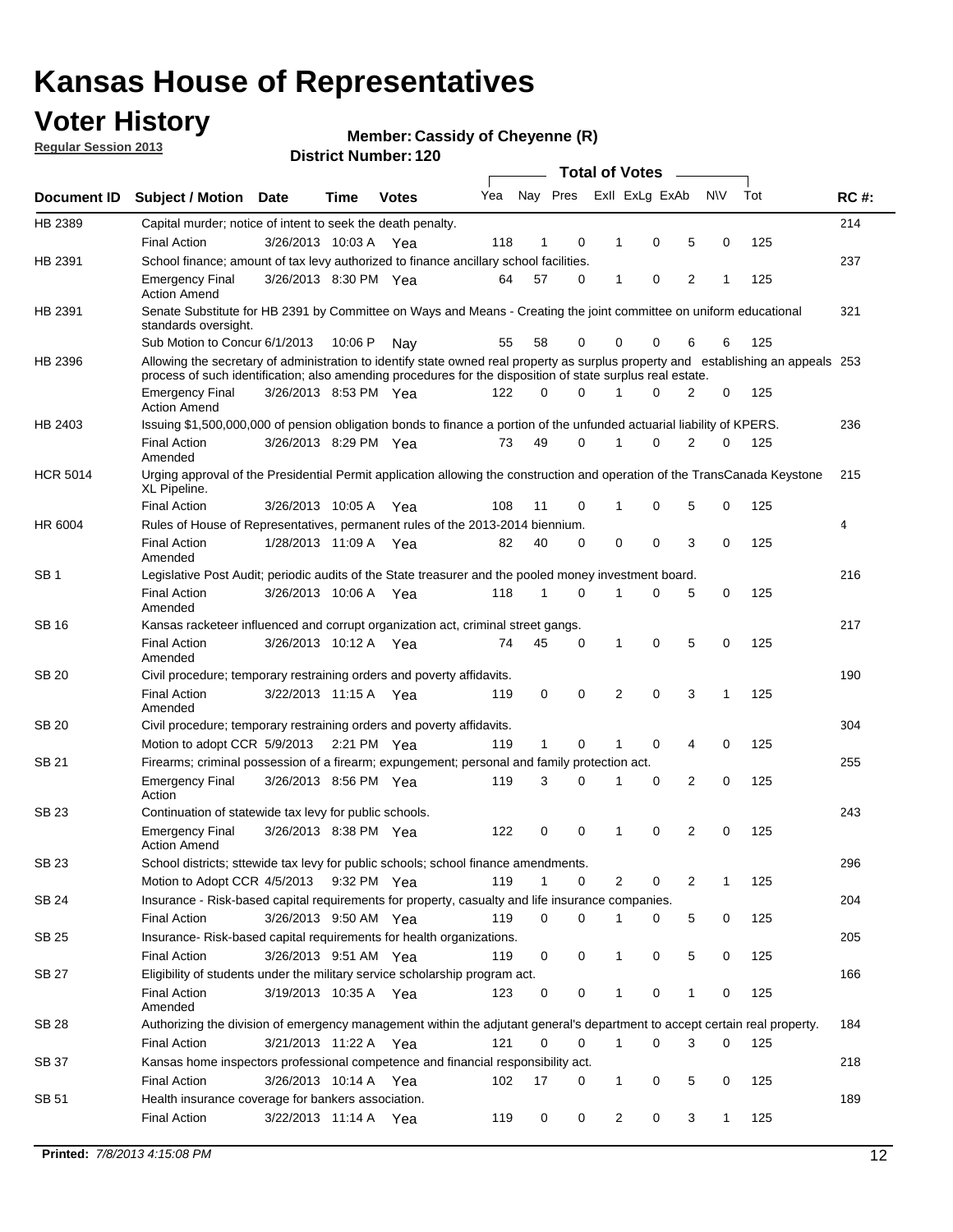### **Voter History**

**Member: Cassidy of Cheyenne (R)** 

**Regular Session 2013**

|              |                                                                                                                                                                                                                                            |                       | <b>Total of Votes</b><br>$\overline{\phantom{a}}$ |              |     |          |          |                |   |                |             |     |             |
|--------------|--------------------------------------------------------------------------------------------------------------------------------------------------------------------------------------------------------------------------------------------|-----------------------|---------------------------------------------------|--------------|-----|----------|----------|----------------|---|----------------|-------------|-----|-------------|
| Document ID  | <b>Subject / Motion</b>                                                                                                                                                                                                                    | <b>Date</b>           | Time                                              | <b>Votes</b> | Yea | Nay Pres |          | Exll ExLg ExAb |   |                | <b>NV</b>   | Tot | <b>RC#:</b> |
| SB 52        | Mortgage interest rate cap increase.                                                                                                                                                                                                       |                       |                                                   |              |     |          |          |                |   |                |             |     | 238         |
|              | <b>Emergency Final</b><br>Action                                                                                                                                                                                                           | 3/26/2013 8:32 PM Yea |                                                   |              | 120 | 2        | 0        | 1              | 0 | 2              | 0           | 125 |             |
| <b>SB 56</b> | Transferring the recognition of county fair associations from the secretary of agriculture to the board of county<br>commissioners.                                                                                                        |                       |                                                   |              |     |          |          |                |   |                |             |     | 191         |
|              | <b>Final Action</b><br>Amended                                                                                                                                                                                                             |                       | 3/22/2013 11:21 A                                 | Yea          | 119 | 0        | 0        | 2              | 0 | 3              | 1           | 125 |             |
| <b>SB 57</b> | Substitute for SB 57 by Committee on Agriculture - Agriculture; powers and duties of the department of agriculture relating to<br>poultry improvement plan and domesticated deer.                                                          |                       |                                                   |              |     |          |          |                |   |                |             |     | 192         |
|              | Final Action Sub Bill 3/22/2013 11:24 A Yea<br>Amended                                                                                                                                                                                     |                       |                                                   |              | 79  | 40       | 0        | 2              | 0 | 3              | $\mathbf 1$ | 125 |             |
| SB 57        | Substitute for SB 57 by Committee on Agriculture - Agriculture; powers and duties of the department of agriculture relating to<br>poultry improvement plan, stockyards and domesticated deer.                                              |                       |                                                   |              |     |          |          |                |   |                |             |     | 262         |
|              | Motion to adopt CCR 4/4/2013                                                                                                                                                                                                               |                       | $2:18$ PM Yea                                     |              | 80  | 42       | 0        |                | 0 | $\overline{2}$ | 0           | 125 |             |
| SB 58        | Sentencing for unlawful manufacturing of controlled substances.                                                                                                                                                                            |                       |                                                   |              |     |          |          |                |   |                |             |     | 219         |
|              | <b>Final Action</b>                                                                                                                                                                                                                        | 3/26/2013 10:15 A     |                                                   | Yea          | 119 | 0        | 0        | 1              | 0 | 5              | 0           | 125 |             |
| <b>SB 59</b> | Attorney general; reward for information.                                                                                                                                                                                                  |                       |                                                   |              |     |          |          |                |   |                |             |     | 193         |
|              | <b>Final Action</b>                                                                                                                                                                                                                        |                       | 3/22/2013 11:25 A                                 | Yea          | 119 | 0        | 0        | 2              | 0 | 3              | 1           | 125 |             |
| SB 62        | Making gas pipeline safety terminology consistent with federal regulations.                                                                                                                                                                |                       |                                                   |              |     |          |          |                |   |                |             |     | 163         |
|              | <b>Final Action</b>                                                                                                                                                                                                                        |                       | 3/19/2013 10:32 A                                 | Yea          | 123 | 0        | 0        | 1              | 0 | 1              | 0           | 125 |             |
| SB 63        | Elections; voting crimes, penalties and prosecution.                                                                                                                                                                                       |                       |                                                   |              |     |          |          |                |   |                |             |     | 246         |
|              | <b>Emergency Final</b><br><b>Action Amend</b>                                                                                                                                                                                              |                       | 3/26/2013 8:42 PM Yea                             |              | 69  | 53       | 0        | 1              | 0 | $\overline{2}$ | 0           | 125 |             |
| SB 68        | Driver's license examinations; locations.                                                                                                                                                                                                  |                       |                                                   |              |     |          |          |                |   |                |             |     | 220         |
|              | <b>Final Action</b>                                                                                                                                                                                                                        |                       | 3/26/2013 10:16 A                                 | Yea          | 116 | 3        | 0        | 1              | 0 | 5              | 0           | 125 |             |
| SB 69        | Motor vehicles; vehicle registration and license plates.                                                                                                                                                                                   |                       |                                                   |              |     |          |          |                |   |                |             |     | 167         |
|              | <b>Final Action</b>                                                                                                                                                                                                                        |                       | 3/19/2013 10:37 A                                 | Yea          | 117 | 6        | 0        | 1              | 0 | $\mathbf{1}$   | 0           | 125 |             |
| SB 74        | Prison-made goods act; prohibiting prisoner production of manufactured or modular homes.                                                                                                                                                   |                       |                                                   |              |     |          |          |                |   |                |             |     | 221         |
|              | <b>Final Action</b>                                                                                                                                                                                                                        |                       | 3/26/2013 10:19 A                                 | Yea          | 87  | 32       | 0        | 1              | 0 | 5              | 0           | 125 |             |
| SB 75        | Record requirements and civil penalties relating to sales of plastic bulk merchandise containers.                                                                                                                                          |                       |                                                   |              |     |          |          |                |   |                |             |     | 222         |
|              | <b>Final Action</b>                                                                                                                                                                                                                        |                       | 3/26/2013 10:21 A                                 | Yea          | 101 | 18       | 0        | 1              | 0 | 5              | 0           | 125 |             |
| SB 81        | Open records; requests for criminal justice information; restriction of certain officials' information from publicly accessible<br>records.                                                                                                |                       |                                                   |              |     |          |          |                |   |                |             |     | 194         |
|              | <b>Final Action</b><br>Amended                                                                                                                                                                                                             |                       | 3/22/2013 11:27 A                                 | Yea          | 119 | 0        | 0        | $\overline{2}$ | 0 | 3              | 1           | 125 |             |
| <b>SB 83</b> | House Substitute for SB 83 by Committee on Taxation - Income tax deductions and modifications; severance tax; sales tax;<br>delinquent tax liabilities.<br>Final Action Sub Bill 3/21/2013 11:30 A                                         |                       |                                                   | Yea          | 96  | 25       | 0        | 1              | 0 | 3              | 0           | 125 | 187         |
| SB 83        | House Substitute for SB 83 by Committee on Taxation--Income tax deductions and modifications; severance tax; sales tax and 260                                                                                                             |                       |                                                   |              |     |          |          |                |   |                |             |     |             |
|              | compensating use tax, preseumptions relating to nexus; property tax, exemptions, new automobile manufacturinge property;<br>taxation of watercraft; leased commercial and industrial property appeals; correction of clerical errors.      |                       |                                                   |              |     |          |          |                |   |                |             |     |             |
|              | Motion to adopt CCR 4/3/2013                                                                                                                                                                                                               |                       | 10:35 A Yea                                       |              | 104 | 15       | $\Omega$ | $\mathbf 1$    | 0 | 3              | 2           | 125 |             |
| <b>SB 84</b> | House Substitute for SB 84 by Committee on Taxation - Reduction to state income tax rates based on selected actual state<br>general fund receipts computations; distribution of revenues from sales and compensating use tax; reduction of |                       |                                                   |              |     |          |          |                |   |                |             |     | 188         |
|              | Final Action Sub Bill 3/21/2013 11:34 A Yea<br>Amended                                                                                                                                                                                     |                       |                                                   |              | 82  | 39       | 0        | 1              | 0 | 3              | 0           | 125 |             |
| SB 84        | House Substitute for SB 84 -- Reduction to state income tax rates based on selected actual state general fund receipts<br>computations; reduction of itemized deductions.                                                                  |                       |                                                   |              |     |          |          |                |   |                |             |     | 317         |
|              | Motion to adopt CCR 5/28/2013 2:32 PM Yea                                                                                                                                                                                                  |                       |                                                   |              | 42  | 71       | 0        | 1              | 0 | 9              | 2           | 125 |             |
| SB 84        | House Substitute for SB 84 -- Reduction to state income tax rates based on selected actual state general fund receipts<br>computations; reduction of itemized deductions.<br>Motion to adopt CCR 5/30/2013 9:14 PM Nay                     |                       |                                                   |              | 18  | 94       | 0        | 1              | 0 | 9              | 3           | 125 | 319         |
| SB 85        | Motor vehicle insurance; providing proof of insurance by cellular phone or portable electronic device.                                                                                                                                     |                       |                                                   |              |     |          |          |                |   |                |             |     | 175         |
|              | <b>Final Action</b>                                                                                                                                                                                                                        | 3/20/2013 10:25 A Yea |                                                   |              | 123 | 0        | 0        | 1              | 0 | 1              | 0           | 125 |             |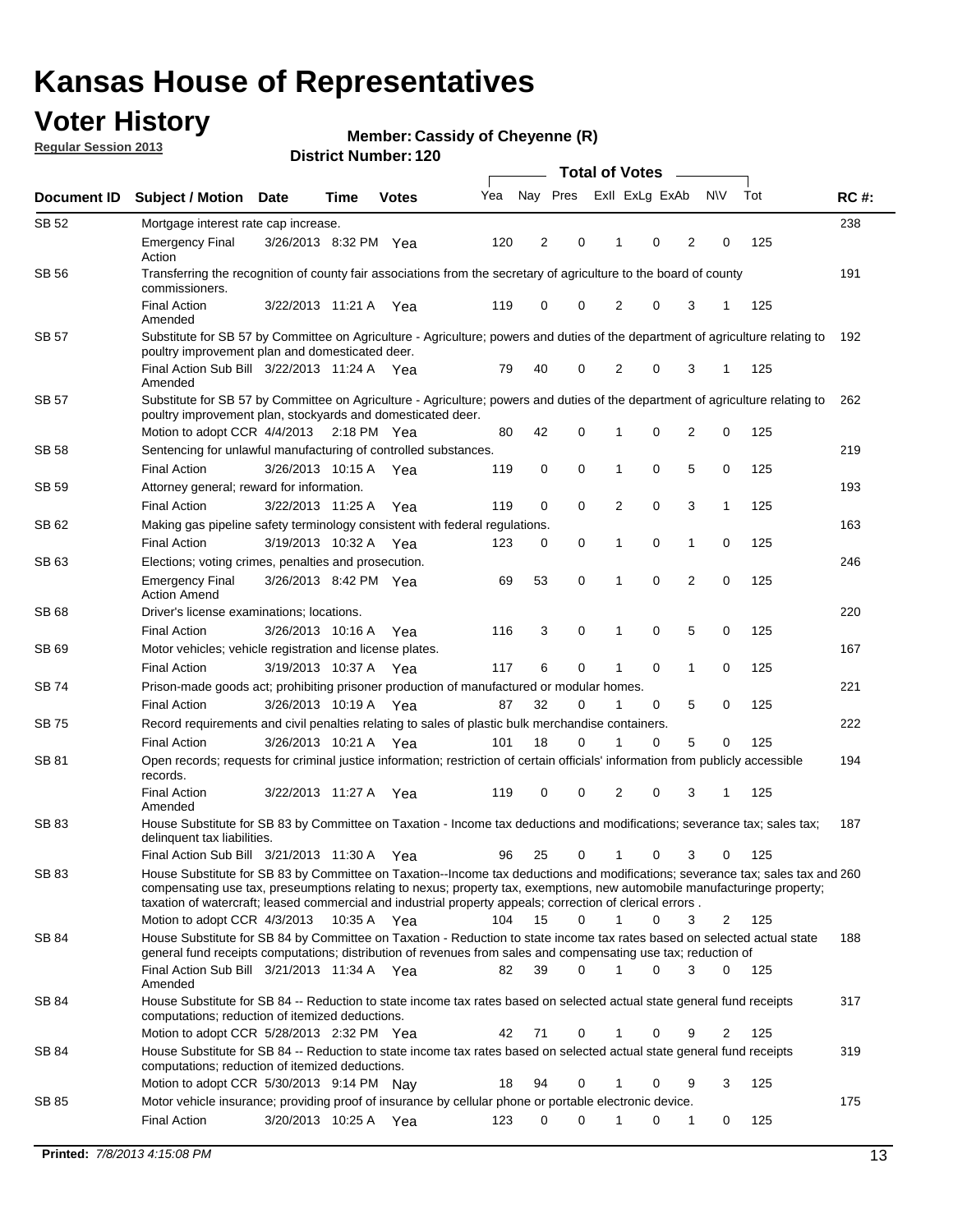### **Voter History**

**Regular Session 2013**

#### **Member: Cassidy of Cheyenne (R)**

|               |                                                                                                       |                                                            |         |              |     |                |              | <b>Total of Votes</b> |                |                |              |     |             |
|---------------|-------------------------------------------------------------------------------------------------------|------------------------------------------------------------|---------|--------------|-----|----------------|--------------|-----------------------|----------------|----------------|--------------|-----|-------------|
| Document ID   | <b>Subject / Motion Date</b>                                                                          |                                                            | Time    | <b>Votes</b> | Yea | Nay Pres       |              |                       | Exll ExLg ExAb |                | N\V          | Tot | <b>RC#:</b> |
| <b>SB 88</b>  | Increasing the children's advocacy center assessment fee.                                             |                                                            |         |              |     |                |              |                       |                |                |              |     | 223         |
|               | <b>Final Action</b><br>Amended                                                                        | 3/26/2013 10:22 A                                          |         | Yea          | 118 | 1              | 0            | 1                     | 0              | 5              | 0            | 125 |             |
| SB 96         | Motor vehicles; counties with multiple registration facilities; additional registration fee.          |                                                            |         |              |     |                |              |                       |                |                |              | 224 |             |
|               | <b>Final Action</b><br>Amended                                                                        | 3/26/2013 10:24 A Yea                                      |         |              | 106 | 12             | 0            | 1                     | 0              | 5              | 1            | 125 |             |
| SB 96         | Additional motor vehicle registration fees.                                                           |                                                            |         |              |     |                |              |                       |                |                |              |     | 263         |
|               | Motion to adopt CCR 4/4/2013 2:21 PM Yea                                                              |                                                            |         |              | 114 | 8              | 0            | 1                     | $\mathbf 0$    | 2              | 0            | 125 |             |
| SB 102        | Requiring the state treasurer to provide a list of daily deposits to the secretary of administration. |                                                            |         |              |     |                |              |                       |                |                |              |     | 195         |
|               | <b>Final Action</b><br>Amended                                                                        | 3/22/2013 11:28 A Yea                                      |         |              | 119 | 0              | $\Omega$     | $\overline{2}$        | 0              | 3              | 1            | 125 |             |
| SB 102        | Enacting the second amendment protection act.                                                         |                                                            |         |              |     |                |              |                       |                |                |              |     | 295         |
|               | Motion to Adopt CCR 4/5/2013                                                                          |                                                            |         | 9:20 PM Yea  | 96  | 24             | 0            | $\overline{2}$        | 0              | 2              | 1            | 125 |             |
| SB 111        | Establishing Native American legislative day at the capitol; awarding of high school diplomas.        |                                                            |         |              |     |                |              |                       |                |                |              |     | 245         |
|               | <b>Emergency Final</b><br><b>Action Amend</b>                                                         | 3/26/2013 8:41 PM Yea                                      |         |              | 122 | 0              | $\Omega$     |                       | 0              | 2              | 0            | 125 |             |
| SB 113        |                                                                                                       | 234<br>Credit unions; changes in certain loan limitations. |         |              |     |                |              |                       |                |                |              |     |             |
|               | Emergency Final<br>Action                                                                             | 3/26/2013 8:25 PM Yea                                      |         |              | 122 | $\mathbf 0$    | 0            | 1                     | $\mathbf 0$    | $\overline{2}$ | 0            | 125 |             |
| <b>SB 118</b> | Relating to law enforcement reporting and investigation of missing persons.                           |                                                            |         |              |     |                |              |                       |                |                |              |     | 225         |
|               | <b>Final Action</b>                                                                                   | 3/26/2013 10:25 A Yea                                      |         |              | 119 | 0              | 0            | 1                     | 0              | 5              | 0            | 125 |             |
| SB 120        | Enacting the Kansas farmers' market promotion act.                                                    |                                                            |         |              |     |                |              |                       |                |                |              |     | 196         |
|               | <b>Final Action</b><br>Amended                                                                        | 3/22/2013 11:31 A Yea                                      |         |              | 68  | 51             | 0            | $\overline{2}$        | $\mathbf 0$    | 3              | 1            | 125 |             |
| <b>SB 122</b> | Kansas administrative procedure act; service of order or notice.                                      |                                                            |         |              |     |                |              |                       |                |                |              |     | 226         |
|               | <b>Final Action</b><br>Amended                                                                        | 3/26/2013 10:26 A                                          |         | Yea          | 119 | 0              | 0            | 1                     | $\mathbf 0$    | 5              | 0            | 125 |             |
| SB 122        | Elections; unauthorized voting disclosures.                                                           |                                                            |         |              |     |                |              |                       |                |                |              | 286 |             |
|               | 2<br>0<br>2<br>Motion to Adopt CCR 4/5/2013 6:23 PM<br>89<br>31<br>0<br>$\mathbf{1}$<br>125<br>Yea    |                                                            |         |              |     |                |              |                       |                |                |              |     |             |
| SB 124        | Amending the Kansas restraint of trade act.                                                           |                                                            |         |              |     |                |              |                       |                |                |              |     | 227         |
|               | <b>Final Action</b><br>Amended                                                                        | 3/26/2013 10:27 A                                          |         | Yea          | 116 | $\overline{2}$ | $\mathbf{1}$ | 1                     | $\mathbf 0$    | 5              | 0            | 125 |             |
| SB 124        | Amending the Kansas restraint of trade act.                                                           |                                                            |         |              |     |                |              |                       |                |                |              |     | 273         |
|               | Motion to Adopt CCR 4/5/2013                                                                          |                                                            | 11:06 A | Yea          | 97  | 23             | 0            | $\overline{2}$        | 0              | $\overline{2}$ | $\mathbf{1}$ | 125 |             |
| <b>SB 128</b> | Career technical education incentive program amendments.                                              |                                                            |         |              |     |                |              |                       |                |                |              |     | 168         |
|               | <b>Final Action</b><br>Amended                                                                        | 3/19/2013 10:39 A                                          |         | Yea          | 123 | 0              | 0            | 1                     | 0              | $\mathbf{1}$   | 0            | 125 |             |
| SB 129        | Bank commissioner: certain fees and hearing costs.                                                    |                                                            |         |              |     |                |              |                       |                |                |              |     | 254         |
|               | Emergency Final<br><b>Action Amend</b>                                                                | 3/26/2013 8:55 PM Yea                                      |         |              | 110 | 12             | 0            | 1                     | 0              | 2              | 0            | 125 |             |
| <b>SB 129</b> | Mortgage interest rate cap increase.                                                                  |                                                            |         |              |     |                |              |                       |                |                |              |     | 272         |
|               | Motion to Adopt CCR 4/5/2013                                                                          |                                                            | 10:42 A | Yea          | 121 | 0              | 0            | 2                     | 0              | $\overline{2}$ | 0            | 125 |             |
| SB 135        | Transferring boiler inspection duties from the department of labor to the state fire marshal.         |                                                            |         |              |     |                |              |                       |                |                |              |     | 228         |
|               | <b>Final Action</b>                                                                                   | 3/26/2013 10:28 A Yea                                      |         |              | 114 | 5              | 0            | 1                     | 0              | 5              | 0            | 125 |             |
| SB 136        | Providing veterans designation on driver's licenses and nondriver identification cards.               |                                                            |         |              |     |                |              |                       |                |                |              |     | 244         |
|               | Emergency Final<br><b>Action Amend</b>                                                                | 3/26/2013 8:39 PM Yea                                      |         |              | 119 | 3              | 0            | 1                     | 0              | $\overline{2}$ | 0            | 125 |             |
| SB 139        | Kansas money transmitter act.                                                                         |                                                            |         |              |     |                |              |                       |                |                |              |     | 229         |
|               | <b>Final Action</b>                                                                                   | 3/26/2013 10:30 A                                          |         | Yea          | 117 | 1              | 1            | 1                     | 0              | 5              | 0            | 125 |             |
| SB 142        | Abortion; concerning civil actions related to abortion.                                               |                                                            |         |              |     |                |              |                       |                |                |              |     | 241         |
|               | <b>Emergency Final</b><br>Action                                                                      | 3/26/2013 8:36 PM Yea                                      |         |              | 89  | 33             | 0            | 1                     | 0              | $\overline{2}$ | 0            | 125 |             |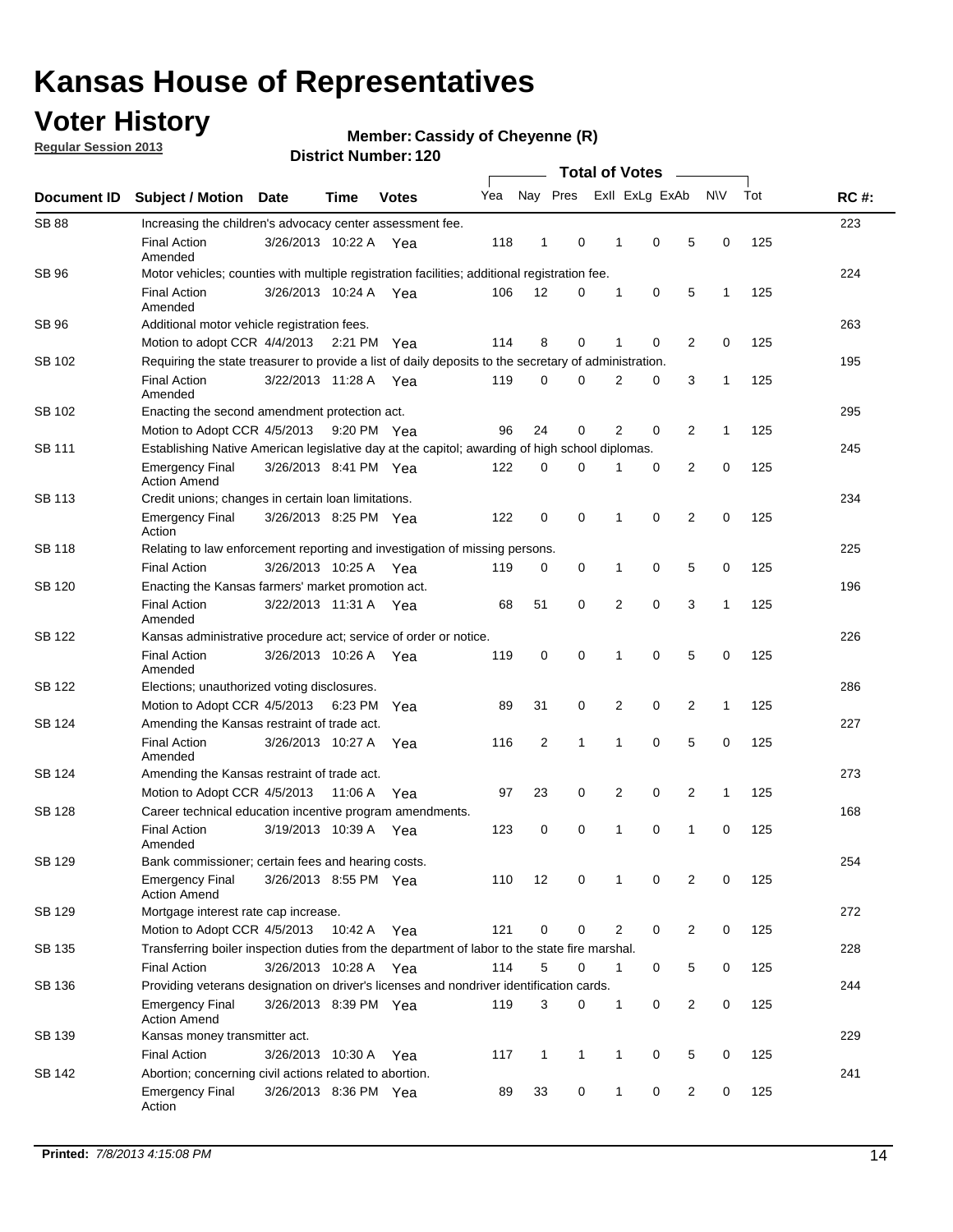### **Voter History**

**Regular Session 2013**

#### **Member: Cassidy of Cheyenne (R)**

|                 |                                                                                                                                                                                                       |                       |             |              |     |          |             | <b>Total of Votes</b><br>$\sim$ |                |                |                |     |             |
|-----------------|-------------------------------------------------------------------------------------------------------------------------------------------------------------------------------------------------------|-----------------------|-------------|--------------|-----|----------|-------------|---------------------------------|----------------|----------------|----------------|-----|-------------|
| Document ID     | Subject / Motion Date                                                                                                                                                                                 |                       | Time        | <b>Votes</b> | Yea | Nay Pres |             |                                 | Exll ExLg ExAb |                | N\V            | Tot | <b>RC#:</b> |
| SB 149          | Drug screening for recipients of cash assistance and unemployment benefits.                                                                                                                           |                       |             |              |     |          |             |                                 |                |                |                |     |             |
|                 | <b>Emergency Final</b><br><b>Action Amend</b>                                                                                                                                                         | 3/26/2013 8:33 PM Yea |             |              | 106 | 16       | 0           | $\mathbf 1$                     | 0              | 2              | 0              | 125 |             |
| SB 164          | Relating to the director of vehicles regulating providers of motor vehicle functions.                                                                                                                 |                       |             |              |     |          |             |                                 |                |                |                |     | 247         |
|                 | <b>Emergency Final</b><br><b>Action Amend</b>                                                                                                                                                         | 3/26/2013 8:43 PM Yea |             |              | 117 | 5        | 0           | $\mathbf{1}$                    | 0              | 2              | 0              | 125 |             |
| SB 164          | Relating to the director of vehicles regulating providers of motor vehicle functions.                                                                                                                 |                       |             |              |     |          |             |                                 |                |                |                |     | 268         |
|                 | Motion to adopt CCR 4/4/2013                                                                                                                                                                          |                       | 5:32 PM Yea |              | 111 | 9        | 0           | $\mathbf{1}$                    | 0              | 2              | $\overline{c}$ | 125 |             |
| SB 166          | Insurers supervision, rehabilitation and liquidation act; derivatives.                                                                                                                                |                       |             |              |     |          |             |                                 |                |                |                | 206 |             |
|                 | <b>Final Action</b>                                                                                                                                                                                   | 3/26/2013 9:52 AM Yea |             |              | 119 | 0        | $\mathbf 0$ | 1                               | 0              | 5              | 0              | 125 |             |
| <b>SB 168</b>   | Limiting nuisance actions against certain agricultural activities.                                                                                                                                    |                       |             |              |     |          |             |                                 |                |                |                |     | 169         |
|                 | <b>Final Action</b><br>Amended                                                                                                                                                                        | 3/19/2013 10:40 A Yea |             |              | 111 | 12       | $\mathbf 0$ | 1                               | 0              | 1              | 0              | 125 |             |
| <b>SB 168</b>   | Limiting nuisance actions against certain agricultural activities.                                                                                                                                    |                       |             |              |     |          |             |                                 |                |                |                |     | 264         |
|                 | Motion to adopt CCR 4/4/2013                                                                                                                                                                          |                       | 2:30 PM Yea |              | 110 | 12       | 0           | 1                               | 0              | 2              | 0              | 125 |             |
| SB 171          | School districts; amendments to Kansas uniform financial accounting and reporting act.                                                                                                                |                       |             |              |     |          |             |                                 |                |                |                |     | 248         |
|                 | <b>Emergency Final</b><br><b>Action Amend</b>                                                                                                                                                         | 3/26/2013 8:44 PM Yea |             |              | 122 | 0        | 0           | $\mathbf 1$                     | 0              | 2              | 0              | 125 |             |
| SB 171          | School districts; amendments to Kansas uniform financial accounting and reporting act.                                                                                                                |                       |             |              |     |          |             |                                 |                |                |                | 285 |             |
|                 | 57<br>2<br>0<br>2<br>125<br>Motion to Adopt CCR 4/5/2013 6:19 PM Nav<br>63<br>0<br>1                                                                                                                  |                       |             |              |     |          |             |                                 |                |                |                |     |             |
| SB 171          | Appropriations for FY 2013, FY 2014, FY 2015, FY 2016, FY 2017 and FY 2018 for various state agencies; capital<br>improvement projects; claims against the state.                                     |                       |             |              |     |          |             |                                 |                |                |                |     | 320         |
|                 | Motion to adopt CCR 6/1/2013 4:30 PM Yea                                                                                                                                                              |                       |             |              | 63  | 51       | 0           | 0                               | 0              | 8              | 3              | 125 |             |
| <b>SB 187</b>   | Establishing the workers compensation and employment security boards nominating committee; administrative law judge<br>appointment; workers compensation appeals board.                               |                       |             |              |     |          |             |                                 |                |                |                | 242 |             |
|                 | <b>Emergency Final</b><br><b>Action Amend</b>                                                                                                                                                         | 3/26/2013 8:37 PM Yea |             |              | 88  | 34       | 0           |                                 | 0              | 2              | 0              | 125 |             |
| <b>SB 187</b>   | Amending workers compensation law provisions; establishing the workers compensation and employment security boards<br>nominating committee; notice requirements; workplace health and safety program. |                       |             |              |     |          |             |                                 |                |                |                |     | 274         |
|                 | Motion to Adopt CCR 4/5/2013 11:26 A Yea                                                                                                                                                              |                       |             |              | 89  | 31       | 0           | 2                               | 0              | 3              | 0              | 125 |             |
| SB 199          | University of Kansas medical center; midwest center for stem cell therapy.                                                                                                                            |                       |             |              |     |          |             |                                 |                |                |                |     | 235         |
|                 | <b>Emergency Final</b><br><b>Action Amend</b>                                                                                                                                                         | 3/26/2013 8:26 PM Yea |             |              | 90  | 32       | 0           | 1                               | 0              | 2              | 0              | 125 |             |
| SB 199          | Health care; stem cell therapy and unused medications.                                                                                                                                                |                       |             |              |     |          |             |                                 |                |                |                |     | 290         |
|                 | Motion to Adopt CCR 4/5/2013 7:52 PM Yea                                                                                                                                                              |                       |             |              | 90  | 30       | 0           | 2                               | 0              | $\overline{2}$ | 1              | 125 |             |
| SB 216          | Allowing a public building commission to acquire land for a municipal university similar to what such commission is currently<br>allowed to do for any state university.                              |                       |             |              |     |          |             |                                 |                |                |                |     | 185         |
|                 | <b>Final Action</b>                                                                                                                                                                                   | 3/21/2013 11:23 A Yea |             |              | 121 | 0        | 0           | 1                               | 0              | 3              | 0              | 125 |             |
| SB 246          | Reconciling amendments to certain statutes.                                                                                                                                                           |                       |             |              |     |          |             |                                 |                |                |                |     | 315         |
|                 | <b>Emergency Final</b><br>Action                                                                                                                                                                      | 5/23/2013 2:14 PM Yea |             |              | 111 | 0        | 0           | 1                               | 0              | 8              | 5              | 125 |             |
| <b>SCR 1604</b> | Joint rules for the Senate and House of Representatives, 2013-2014.                                                                                                                                   |                       |             |              |     |          |             |                                 |                |                |                |     | 5           |
|                 | <b>Final Action</b><br>Amended                                                                                                                                                                        | 1/28/2013 11:12 A Yea |             |              | 81  | 41       | 0           | 0                               | 0              | 3              | 0              | 125 |             |
| <b>SCR 1606</b> | Honoring pregnancy maintenance resource centers.                                                                                                                                                      |                       |             |              |     |          |             |                                 |                |                |                |     | 240         |
|                 | <b>Emergency Final</b><br>Action                                                                                                                                                                      | 3/26/2013 8:34 PM Yea |             |              | 122 | 0        | 0           | 1                               | 0              | 2              | 0              | 125 |             |